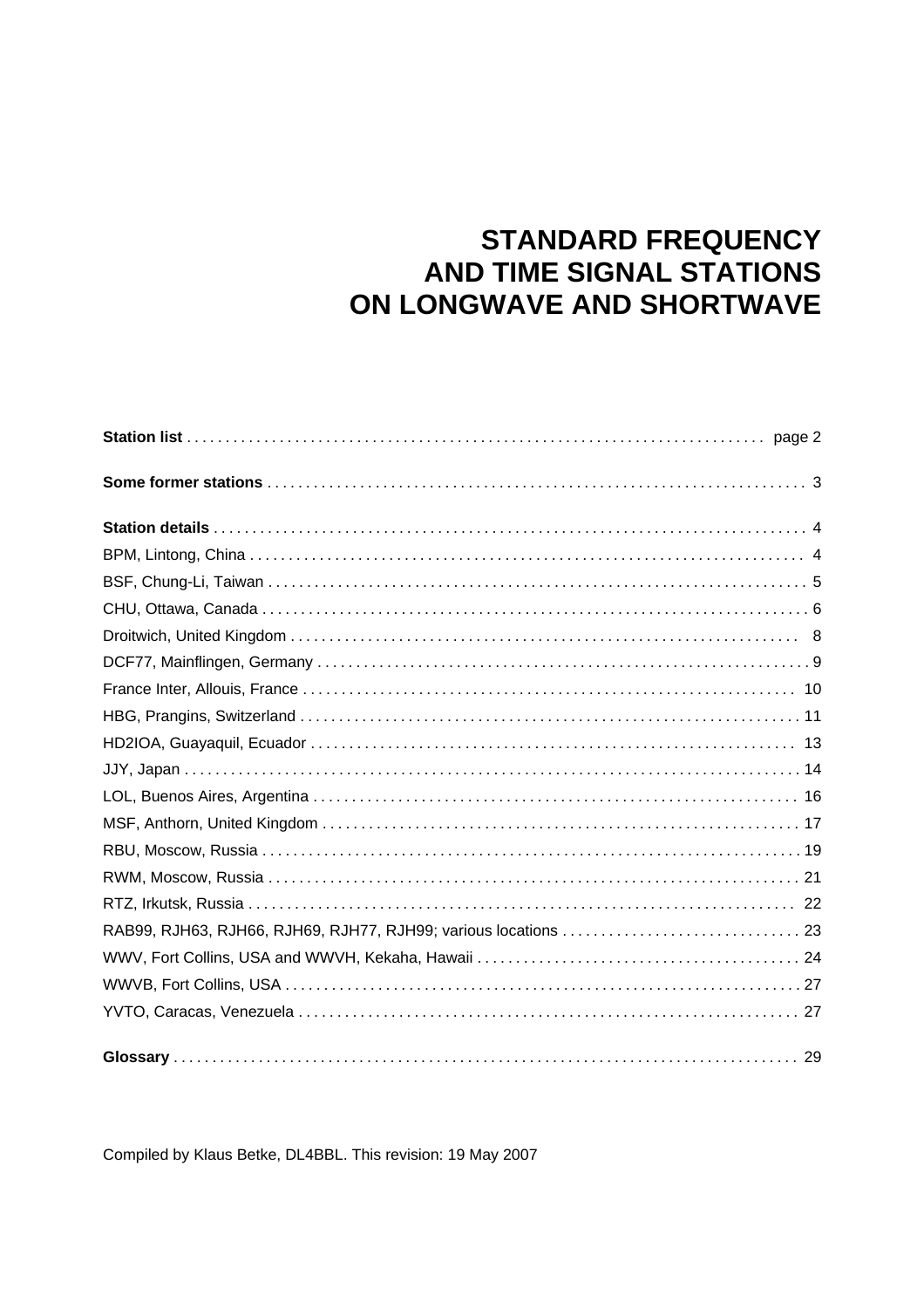### **Station list**

| Freq.<br>in kHz | Call<br>sign | <b>Station</b>                 | Mode           | <b>Transmission time (UTC)</b>                                                                                                                                                                                         | Remarks                                                                                                              |
|-----------------|--------------|--------------------------------|----------------|------------------------------------------------------------------------------------------------------------------------------------------------------------------------------------------------------------------------|----------------------------------------------------------------------------------------------------------------------|
|                 | RJH63        | Krasnodar,<br><b>RUS</b>       |                | Winter 1106 - 1140. summer 1006 - 1040.<br>No operation on the 3., 13., 23.<br>xx06 - xx20: 25.0 kHz,<br>CW + FSK  xx21 - xx23: 25.1 kHz,<br>xx24 - xx26: 25.5 kHz,<br>xx27 - xx31: 23.0 kHz,<br>xx32 - xx40: 20.5 kHz | At xx36-xx40 unknown FSK<br>mode on 20.5 kHz. 50 Baud,<br>100 Hz shift, 10 bit word<br>length, 100 bit block length. |
| 25              | RJH66        | Bishkek, KGZ                   | <b>CW</b>      | Winter 0406-0447, 1006-047,<br>summer 0306-0347, 0906-0947.<br>No operation on the 6., 16., 26.<br>xx06-xx25: 25.0 kHz,<br>xx27-xx30: 25.1 kHz,<br>xx32-xx35: 25.5 kHz,<br>xx38-xx41: 23.0 kHz,<br>xx44-xx47: 20.5 kHz |                                                                                                                      |
|                 | RJH69        | Molodecno,<br><b>BLR</b>       | <b>CW</b>      | Winter 0706-0747, summer 0606-0647.<br>No operation on the 2., 12., 22. of each<br>month. Details see RJH66                                                                                                            |                                                                                                                      |
|                 | RJH77        | Arkhangelsk,<br><b>RUS</b>     | <b>CW</b>      | Winter 0906-0947, summer 0806-0847.<br>No operation on the 4., 14., 24. of each<br>month. Details see RJH66                                                                                                            |                                                                                                                      |
|                 | RJH99        | Nizhniy<br>Novgorod, RUS       | <b>CW</b>      | Winter 0506-0547, summer 0406-0447.<br>No operation on the 8., 18., 28. of each<br>month. Details see RJH66                                                                                                            |                                                                                                                      |
|                 | RAB99        | Khabarovsk,<br><b>RUS</b>      | <b>CW</b>      | Winter 0206-0240, 0606-0640, summer ???.<br>No operation on the 10., 20., 30. of each<br>month. Details see RJH63                                                                                                      |                                                                                                                      |
| 40              | <b>JJY</b>   | Mt. Otakadoya,<br>Fukushima, J | <b>CW</b>      | Continuous                                                                                                                                                                                                             |                                                                                                                      |
| 50              | <b>RTZ</b>   | Irkutsk, RUS                   | СW             | 22-21h (01-24h Moscow Time; winter)                                                                                                                                                                                    | No logs after early 2004                                                                                             |
|                 | JJY          | Mt. Hagane,<br>Kyushu Isl., J  | <b>CW</b>      | Continuous                                                                                                                                                                                                             |                                                                                                                      |
| 60              | MSF          | Rugby, G                       | <b>CW</b>      | Continuous                                                                                                                                                                                                             |                                                                                                                      |
|                 | <b>WWVB</b>  | Ft. Collins,<br>CO, USA        | <b>CW</b>      | Continuous                                                                                                                                                                                                             |                                                                                                                      |
| 66.67           | RBU          | Moskva, RUS                    | AM             | Continuous                                                                                                                                                                                                             |                                                                                                                      |
| 68.5            | <b>BPC</b>   | Lintong, CHN                   | $\overline{?}$ | 0800-1200, 2200-2330                                                                                                                                                                                                   | Proprietary (commercial)<br>time code                                                                                |
| 75              | HBG          | Prangins, SUI                  | <b>CW</b>      | Continuous                                                                                                                                                                                                             |                                                                                                                      |
| 77.5            | DCF77        | Mainflingen, D                 | CW + PSK       | Continuous                                                                                                                                                                                                             |                                                                                                                      |
| 100             |              | Worldwide                      |                | Continuous                                                                                                                                                                                                             | Loran-C navigation system.<br>Some chains are synchronized<br>to UTC                                                 |
| 100             | <b>BPL</b>   | Lintong, CHN                   |                | time-shared with BPC on 68.5 kHz                                                                                                                                                                                       | Loran-C station for standard<br>time & frequency<br>dissemination. $GRI = 6000$                                      |
| 162             |              | Allouis, F                     | <b>PSK</b>     | Continuous                                                                                                                                                                                                             | Radio France broadcast<br>station                                                                                    |
| 198             |              | Droitwich, G                   | <b>PSK</b>     | Continuous                                                                                                                                                                                                             | BBC broadcast station.<br>Commercial data & time code                                                                |
| 1510            | HD2IOA       | Guayaquil, EQA                 | AM             | Continuous                                                                                                                                                                                                             |                                                                                                                      |
|                 | <b>BPM</b>   | Lintong, CHN                   | AM             | 0900-0100                                                                                                                                                                                                              |                                                                                                                      |
| 2500            | <b>WWV</b>   | Ft. Collins,<br>CO, USA        | AM             | Continuous                                                                                                                                                                                                             |                                                                                                                      |
|                 | WWVH         | Kekaha, HWA                    | AM             | Continuous                                                                                                                                                                                                             |                                                                                                                      |
| 3330            | CHU          | Ottawa, CAN                    | AM (USB)       | Continuous                                                                                                                                                                                                             |                                                                                                                      |
| 3810            | HD2IOA       | Guayaquil, EQA                 | AM (LSB)       | 0000-1200                                                                                                                                                                                                              |                                                                                                                      |
| 4996            | <b>RWM</b>   | Moskva, RUS                    | <b>CW</b>      | Continuous except minute 08 and 38                                                                                                                                                                                     |                                                                                                                      |
|                 | <b>BPM</b>   | Lintong, CHN                   | AM             | Continuous                                                                                                                                                                                                             |                                                                                                                      |
| 5000            | <b>BSF</b>   | Chung-Li, TWN                  | AM             | Continuous except minutes 35-39                                                                                                                                                                                        | Status uncertain                                                                                                     |
|                 | HLA          | Taejon, KOR                    | AM             | Continuous?                                                                                                                                                                                                            | Status unknown. Closure "in<br>the future" announced in 2003                                                         |
|                 | <b>LOL</b>   | Buenos Aires,                  | AM             | 1100-1200, 1400-1500, 1700-1800,                                                                                                                                                                                       |                                                                                                                      |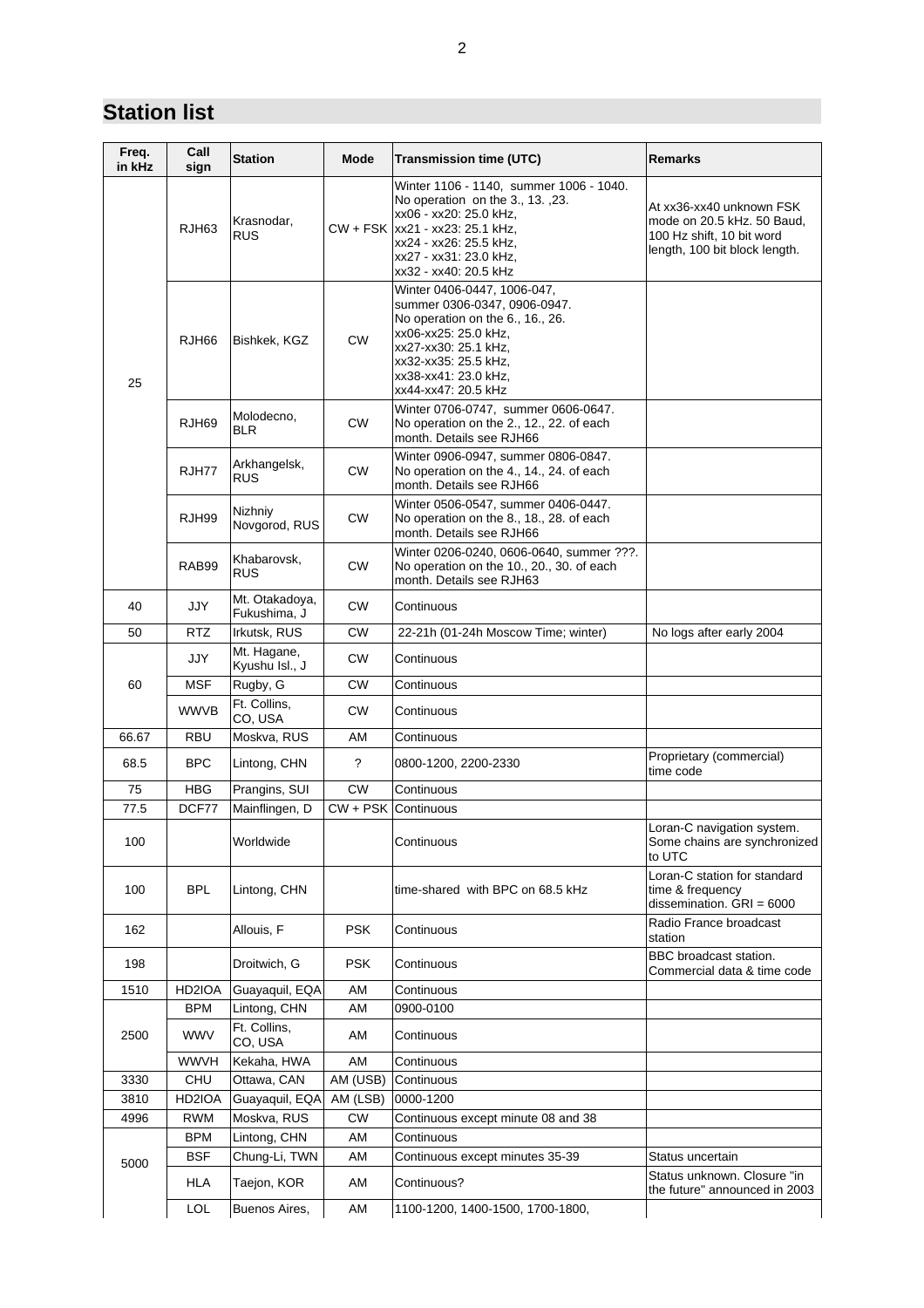|       |             | <b>ARG</b>                  |           | 2000-2100, 2300-2400                                     |                      |
|-------|-------------|-----------------------------|-----------|----------------------------------------------------------|----------------------|
|       | <b>WWV</b>  | Ft. Collins,<br>CO, USA     | AM        | Continuous                                               |                      |
|       | <b>WWVH</b> | Kekaha, HWA                 | AM        | Continuous                                               |                      |
|       | <b>YVTO</b> | Caracas, VEN                | AM        | Continuous                                               |                      |
|       | HD2IOA      | Guayaquil, EQA              | AM (LSB)  | 1200-1300                                                |                      |
| 7335  | <b>CHU</b>  | Ottawa, CAN                 | AM (USB)  | Continuous                                               |                      |
| 7600  | HD2IOA      | Guayaquil, EQA              | AM        | 1300-2400                                                |                      |
| 9996  | <b>RWM</b>  | Moskva, RUS                 | <b>CW</b> | Continuous except minute 08 and 38                       |                      |
|       | <b>BPM</b>  | Lintong, CHN                | AM        | Continuous                                               |                      |
| 10000 | <b>LOL</b>  | Buenos Aires,<br><b>ARG</b> | AM        | 1100-1200, 1400-1500, 1700-1800,<br>2000-2100, 2300-2400 | Status uncertain     |
|       | <b>WWV</b>  | Ft. Collins.<br>CO, USA     | AM        | Continuous                                               |                      |
|       | <b>WWVH</b> | Kekaha, HWA                 | AM        | Continuous                                               |                      |
| 14670 | <b>CHU</b>  | Ottawa, CAN                 | AM (USB)  | Continuous                                               |                      |
| 14996 | <b>RWM</b>  | Moskva, RUS                 | <b>CW</b> | Continuous except minute 08 and 38                       |                      |
|       | <b>BPM</b>  | Lintong, CHN                | AM        | $0100 - 0900$                                            |                      |
|       | <b>BSF</b>  | Chung-Li, TWN               | AM        | Continuous except minutes 35-39                          | Status uncertain     |
| 15000 | <b>LOL</b>  | Buenos Aires,<br><b>ARG</b> | AM        | 1100-1200, 1400-1500, 1700-1800,<br>2000-2100. 2300-2400 | "Temporary inactive" |
|       | <b>WWV</b>  | Ft. Collins,<br>Co, USA     | AM        | Continuous                                               |                      |
|       | <b>WWVH</b> | Kekaha, HWA                 | AM        | Continuous                                               |                      |
| 20000 | <b>WWV</b>  | Ft. Collins,<br>CO, USA     | AM        | Continuous                                               |                      |

### **Some former stations**

| <b>Call sign</b>                        | <b>Station</b>           | <b>Frequencies [kHz]</b>          | <b>Closure</b>                     | <b>Remarks</b>                       |
|-----------------------------------------|--------------------------|-----------------------------------|------------------------------------|--------------------------------------|
| <b>ATA</b>                              | New Delhi. IND           | 5000. 10000. 15000                |                                    | Still active on 10000 kHz?           |
| <b>EBC</b>                              | San Fernando (Cadiz), E  | 6840.12008                        |                                    |                                      |
| <b>FFH</b>                              | Paris, F                 | 2500                              |                                    |                                      |
| <b>FTH42.</b><br><b>FTK77.</b><br>FTN87 | Paris, F                 | 7428.<br>10775.<br>13873          | <b>March 1985</b>                  |                                      |
| <b>GBR</b>                              | Rugby, G                 | 16                                | December 1986                      |                                      |
| <b>IAM</b>                              | Rome. I                  | 5000                              | early 1998                         | Closed after transmitter breakdown   |
| <b>IBF</b>                              | Torino, I                | 5000                              | early 1990s                        |                                      |
| LOL2, LOL3                              | <b>Buenos Aires, ARG</b> | 4856, 8030, 17180                 |                                    | LOL still on 5000, 10000, 15000 kHz? |
| JG2AS                                   | Sanwa, J                 | 40                                | 1999                               |                                      |
| <b>JJY</b>                              | Sanwa, J                 | 2500, 5000, 8000,<br>10000, 15000 | 1996 (2500 & 15000),<br>March 2001 | Now on 40 and 60 kHz                 |
| <b>MSF</b>                              | Rugby, G                 | 2500. 5000. 10000                 | February 1988                      | Now on 60 kHz                        |
| OLB <sub>5</sub>                        | Prague (Liblice), CZR    | 3170                              |                                    |                                      |
| <b>OMA</b>                              | Praque (Liblice), CZR    | 50, 2500                          | December 1995<br>(50 kHz)          |                                      |
| <b>RID</b>                              | Irkutsk, RUS             | 5004. 10004. 15004                | December 1996                      |                                      |
| <b>RTA</b>                              | Novosibirsk, RUS         | 10000, 15000                      | mid-1990s                          |                                      |
| ULA4                                    | Tashkent, UZB            | 2500, 5000, 10000                 | May 1999                           | Call sign RCH until 1996             |
| <b>VNG</b>                              | Llandilo, AUS            | 2500, 5000, 8638,<br>12984, 16000 | June / December 2002               |                                      |
| <b>WWVL</b>                             | Fort Collins, CO, USA    | 20                                | 1972                               |                                      |
| Y <sub>3</sub> S                        | Nauen, DDR               | 4525                              | June 1990                          |                                      |
| ZUO                                     | Pretoria, AFS            | 2500, 5000                        |                                    |                                      |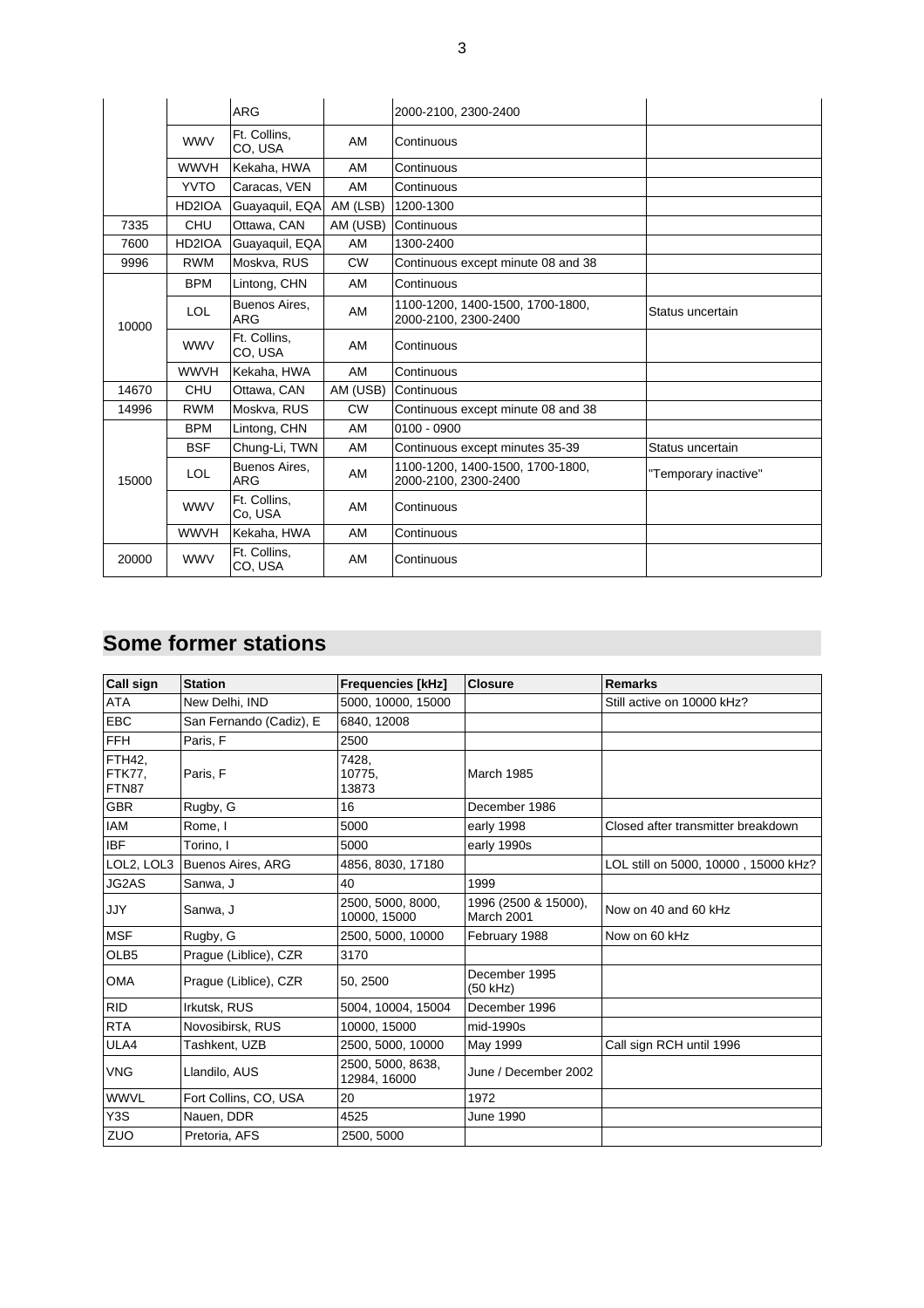# **BPM, Lintong, China**

| Frequencies:<br>2500, 5000, 10000, 15000 kHz<br>$\Delta f / f$ < 10 <sup>-11</sup><br>Call sign:<br><b>BPM</b><br>Pucheng County, 70 km NE Lintong, China. Approx. 35° 00' n, 109° 30' e<br>Location:<br>0730-1100 on 2500 kHz, 0100-0900 on 15000 kHz,<br>continuous on 5000 and 10000 kHz<br>Unknown<br>Power:<br>AM; tones and voice. UTC time signals are broadcast 20 ms in advance of UTC.<br>Identification signal: Call sign in morse and voice announcement in Chinese in minute 29 and 59<br>Repeats every 30 minutes, see Table 3<br>Programme:<br>Time code:<br>time code after a technical reconstruction" |                                                                              |
|-------------------------------------------------------------------------------------------------------------------------------------------------------------------------------------------------------------------------------------------------------------------------------------------------------------------------------------------------------------------------------------------------------------------------------------------------------------------------------------------------------------------------------------------------------------------------------------------------------------------------|------------------------------------------------------------------------------|
| Carrier accuracy:<br>Operating hours:<br>Modulation:                                                                                                                                                                                                                                                                                                                                                                                                                                                                                                                                                                    |                                                                              |
|                                                                                                                                                                                                                                                                                                                                                                                                                                                                                                                                                                                                                         |                                                                              |
|                                                                                                                                                                                                                                                                                                                                                                                                                                                                                                                                                                                                                         |                                                                              |
|                                                                                                                                                                                                                                                                                                                                                                                                                                                                                                                                                                                                                         |                                                                              |
|                                                                                                                                                                                                                                                                                                                                                                                                                                                                                                                                                                                                                         |                                                                              |
|                                                                                                                                                                                                                                                                                                                                                                                                                                                                                                                                                                                                                         |                                                                              |
|                                                                                                                                                                                                                                                                                                                                                                                                                                                                                                                                                                                                                         |                                                                              |
|                                                                                                                                                                                                                                                                                                                                                                                                                                                                                                                                                                                                                         |                                                                              |
|                                                                                                                                                                                                                                                                                                                                                                                                                                                                                                                                                                                                                         |                                                                              |
|                                                                                                                                                                                                                                                                                                                                                                                                                                                                                                                                                                                                                         | None, but NTSC has announced in 2003 that "BPM will disseminate the standard |

Further information: National Time Service Center (NTSC) http://kyc.ntsc.ac.cn/, http://www.time.ac.cn/

| $00m - 10m$     | UTC second pulses, 10 ms duration; UTC minute pulses, 300 ms duration  |
|-----------------|------------------------------------------------------------------------|
| $10m - 15m$     | No modulation; carrier only                                            |
| 15m - 25m       | UTC second pulses, 10 ms duration; UTC minute pulses, 300 ms duration  |
| 25m - 29m       | UT1 second pulses, 100 ms duration; UT1 minute pulses, 300 ms duration |
| 29m00s - 29m40s | Call sign BPM in morse                                                 |
| 29m40s - 30m00s | Station identification in Chinese (female voice)                       |
|                 |                                                                        |
| $30m - 40m$     | UTC second pulses 10 ms duration, UTC minute pulses 300 ms duration    |
| $40m - 45m$     | No modulation; carrier only                                            |
| 45m - 55m       | UTC second pulses, 10 ms duration; UTC minute pulses, 300 ms duration  |
| $55m - 59m$     | UT1 second pulses, 100 ms duration; UT1 minute pulses, 300 ms duration |
| 59m00s - 59m40s | Call sign BPM in morse                                                 |

Table 3. BPM hourly transmission schedule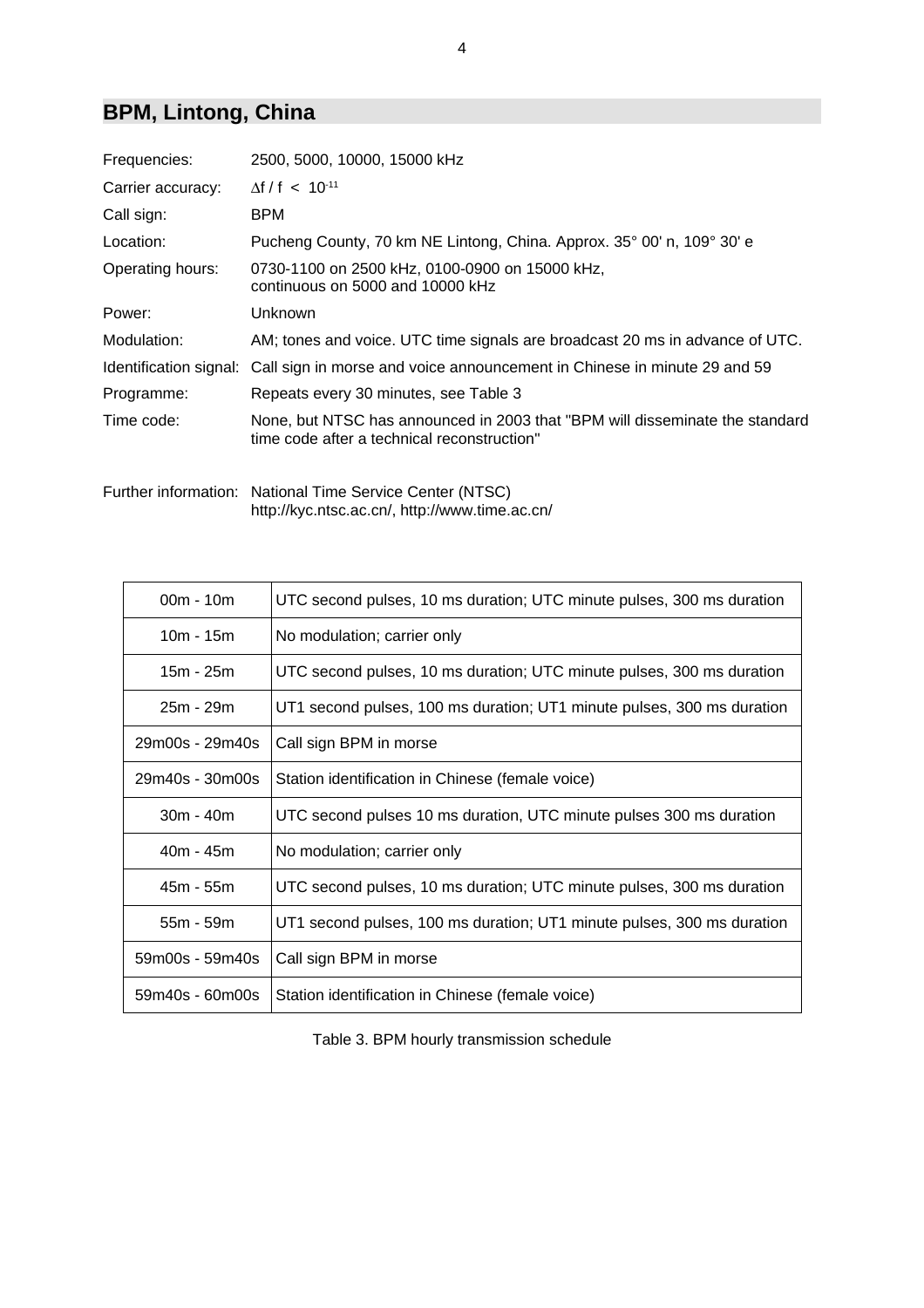# **BSF, Chung-Li, Taiwan**

| Frequencies:      | 5000, 15000 kHz                                                                                                                                                                                                                                                                                                                       |
|-------------------|---------------------------------------------------------------------------------------------------------------------------------------------------------------------------------------------------------------------------------------------------------------------------------------------------------------------------------------|
| Carrier accuracy: | $\Delta f / f < 2 \times 10^{-11}$                                                                                                                                                                                                                                                                                                    |
| Call sign:        | <b>BSF</b>                                                                                                                                                                                                                                                                                                                            |
| Location:         | Chung-Li, 24° 57' n, 121° 09' e                                                                                                                                                                                                                                                                                                       |
| Operating hours:  | Continuous except from xx35 - xx40 each hour                                                                                                                                                                                                                                                                                          |
| Power:            | Unknown                                                                                                                                                                                                                                                                                                                               |
| Modulation:       | AM; 1000 Hz tones and voice                                                                                                                                                                                                                                                                                                           |
|                   | DUT1 code is transmitted by emphasized (lengthened) pulses. When the<br>emphasis is on seconds 1 through 8, DUT1 is positive; and when DUT1 is<br>negative, seconds 9 through 16 are used (DUT1 is the difference between the<br>astronomical time scale UT1 and the atomic time scale UTC, in 0.1 s steps. Range<br>is $\pm 0.8$ s). |
|                   | Identification signal: Call sign in morse and announcement in minute 09, 19, 29, 49, 59 (not in 39)                                                                                                                                                                                                                                   |
| Programme:        | See Table 4                                                                                                                                                                                                                                                                                                                           |
| Time code:        | None                                                                                                                                                                                                                                                                                                                                  |

Further information: National Standard Time Service. Chungghwa Telecom Co. Ltd. http://www.stdtime.gov.tw

| $00m - 05m$     | Second pulses of 5 ms duration, minute pulses of 300 ms<br>duration. 1000 Hz tone is tranmitted continuously except for a<br>period of from 40 ms before to 40 ms after each pulse |
|-----------------|------------------------------------------------------------------------------------------------------------------------------------------------------------------------------------|
| $05m - 09m$     | As 00m - 05m but without 1000 Hz tone transmissions                                                                                                                                |
| 09 <sub>m</sub> | Call sign and time in morse and announcement in Chinese                                                                                                                            |
| $10m - 15m$     | As 00m - 05m                                                                                                                                                                       |
| $15m - 19m$     | As 00m - 05m but without 1000 Hz tone transmissions                                                                                                                                |
| 19 <sub>m</sub> | Call sign and time in morse and announcement in Chinese                                                                                                                            |
| 20m - 25m       | As 00m - 05m                                                                                                                                                                       |
| 25m - 29m       | As 00m - 05m but without 1000 Hz tone transmissions                                                                                                                                |
| 29 <sub>m</sub> | Call sign and time in morse and announcement in Chinese                                                                                                                            |
| 30m - 35m       | As 00m - 05m                                                                                                                                                                       |
| $35m - 40m$     | Silence                                                                                                                                                                            |
| $40m - 45m$     | As 00m - 05m                                                                                                                                                                       |
| 45m - 49m       | As 00m - 05m but without 1000 Hz tone transmissions                                                                                                                                |
| 49m             | Call sign and time in morse and announcement in Chinese                                                                                                                            |
| $50m - 55m$     | As 00m - 05m                                                                                                                                                                       |
| 55m - 59m       | As 00m - 05m but without 1000 Hz tone transmissions                                                                                                                                |
| 59 <sub>m</sub> | Call sign and time in morse and announcement in Chinese                                                                                                                            |

Table 4. Schedule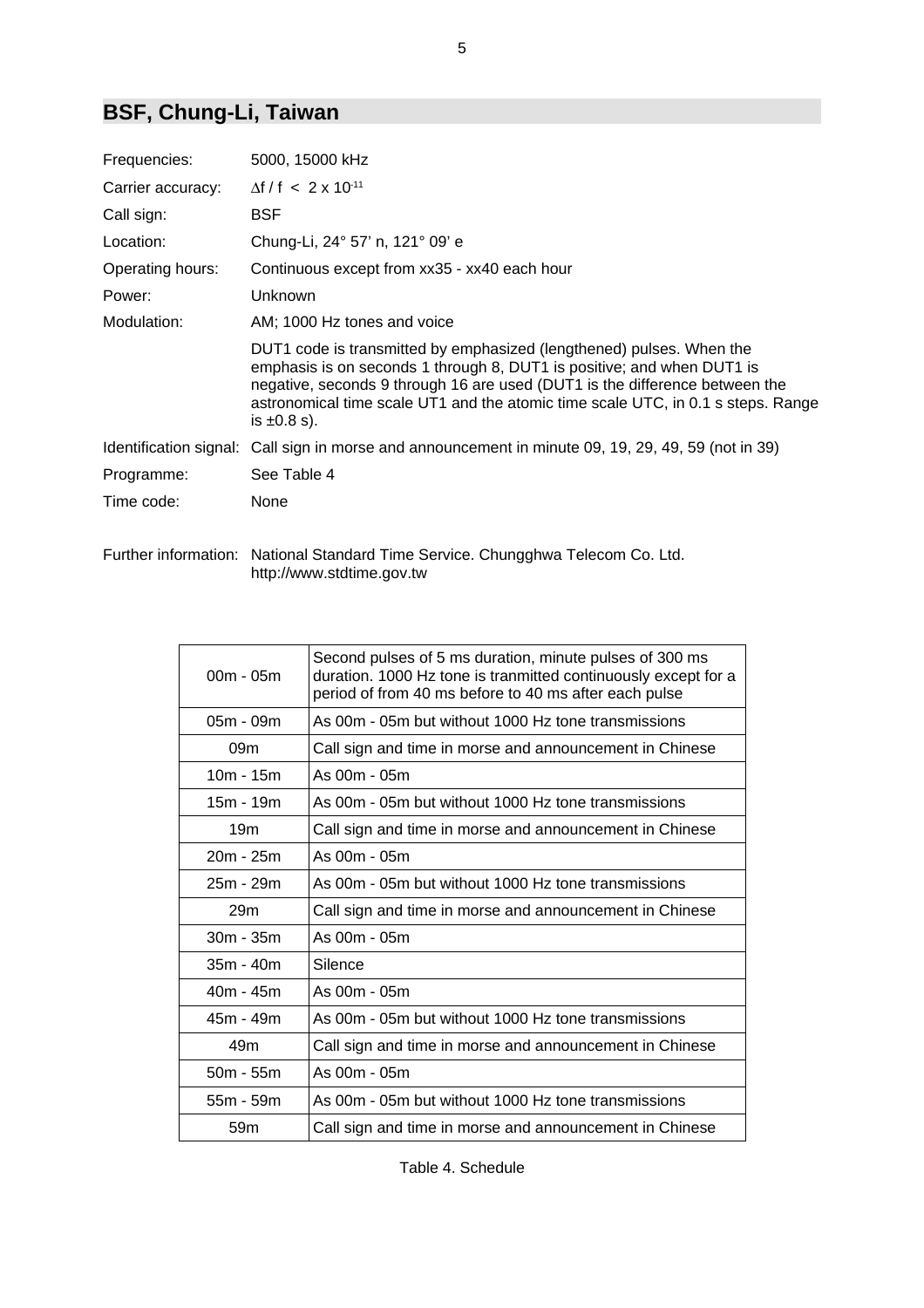### **CHU, Ottawa, Canada**

| Frequencies:           | 3330, 7335, 14670 kHz                                                                                                                                                                                                                                                                                                                                                                                                                             |
|------------------------|---------------------------------------------------------------------------------------------------------------------------------------------------------------------------------------------------------------------------------------------------------------------------------------------------------------------------------------------------------------------------------------------------------------------------------------------------|
| Carrier accuracy:      | $\Delta f / f$ < 5 x 10 <sup>-12</sup>                                                                                                                                                                                                                                                                                                                                                                                                            |
| Call sign:             | <b>CHU</b>                                                                                                                                                                                                                                                                                                                                                                                                                                        |
| Location:              | Ottawa, 45° 18' n, 75° 45' w                                                                                                                                                                                                                                                                                                                                                                                                                      |
| Operating hours:       | Continuous                                                                                                                                                                                                                                                                                                                                                                                                                                        |
| Power:                 | 3 kW on 3330 and 14670 kHz, 10 kW on 7335 kHz                                                                                                                                                                                                                                                                                                                                                                                                     |
| Modulation:            | AM (USB only), tones and voice                                                                                                                                                                                                                                                                                                                                                                                                                    |
|                        | The first minute of each hour commences with a 1 s pulse of 1000 Hz tone,<br>followed by 9 s of silence, and then the normal pattern of 0.3 s pulses of 1000 Hz<br>at one-second intervals. The normal pattern for each of the next 59 minutes starts<br>with a 0.5 s 1000 Hz pulse.                                                                                                                                                              |
|                        | DUT1 code is transmitted in seconds 1 through 16 (DUT1 is the difference<br>between the astronomical time scale UT1 and the atomic time scale UTC, rounded<br>to 0.1 s. The range of DUT1 is -0.8 s to $+0.8$ s). The DUT1 code consists of<br>emphasized (split) seconds markers, so that a double tone is heard. When the<br>emphasis is on seconds 1 through 8, DUT1 is positive; and when DUT1 is<br>negative, seconds 9 through 16 are used. |
|                        | The pulse in second 29 is omitted. Following the normal pulse at 30 seconds, for a<br>9 s period, 1000 Hz pulses of 0.01 s occur, each followed by the CHU time code<br>(see below). The pulses between 40 and 50 seconds are of normal length.                                                                                                                                                                                                   |
| Identification signal: | Alternating French/English station identification in the last 10 seconds of each<br>minute, followed by UTC time announcement, valid for the following minute. During<br>the announcement period, the 1000 Hz seconds pulses are shortened to "ticks".                                                                                                                                                                                            |
| Time code:             | A time code is sent in seconds 31 through 39. The data is in the form of an FSK<br>data stream, with 2225 Hz mark and 2025 Hz space. Each packet consists of ten<br>bytes. There are two formats, format B for second 31 and format A for seconds 32<br>through 39. See Tables 5 and 6 for details.                                                                                                                                               |

Further information: INMS Time Services. http://inms-ienm.nrc-cnrc.gc.ca/

| $0 - 10$ ms                        | Ticking noise (10 cycles of 1000 Hz)                                                                                  |
|------------------------------------|-----------------------------------------------------------------------------------------------------------------------|
| 10 - 123.33 ms                     | 2225 Hz mark tone                                                                                                     |
| $123.33 - 500$ ms                  | Ten bytes of data at 300 bits per second. Each byte is<br>encoded as one start bit, eight data bits and two stop bits |
| $500 - 510$ ms                     | 2225 Hz mark tone for 10 ms                                                                                           |
| $510 \text{ ms} - 1000 \text{ ms}$ | Silence until the end of the second                                                                                   |

Table 5. Structure of seconds 31 through 39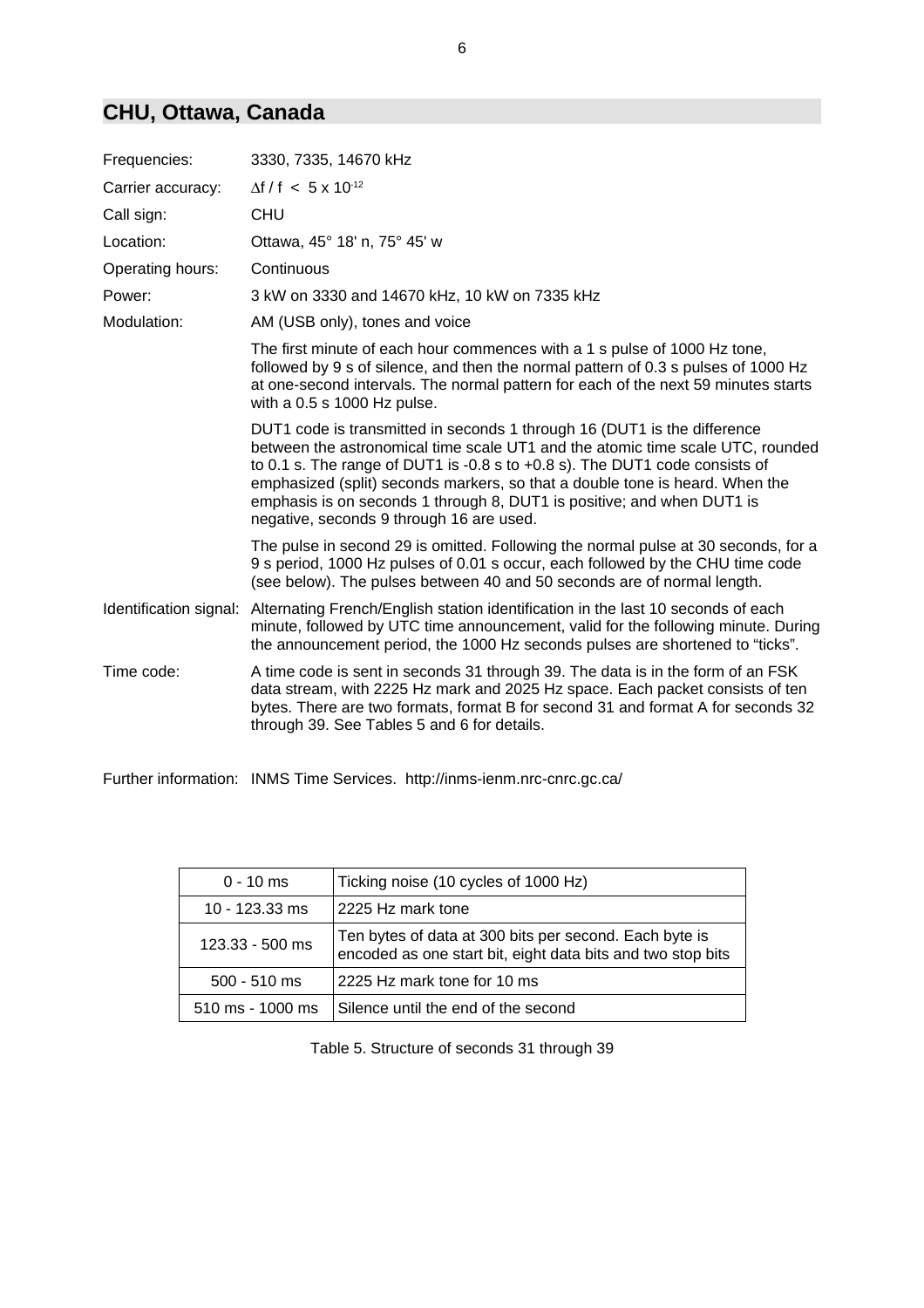| <b>Byte</b>    | <b>Data</b>         | <b>Meaning of data</b>                               |
|----------------|---------------------|------------------------------------------------------|
| 1              | $D_36$              |                                                      |
| 2              | $D_1D_2$            | $D_3D_2D_1$ is the day of the year. 6 is a constant. |
| 3              | $H_1H_2$            | $H_2H_1 = UTC$ hour                                  |
| 4              | $M_1M_2$            | $M_2M_1 = UTC$ minute                                |
| 5              | $S_1S_2$            | $S_2S_1 = UTC$ second                                |
| 6              |                     |                                                      |
| $\overline{7}$ | Byte 15<br>repeated |                                                      |
| 8              |                     | Redundancy bytes                                     |
| 9              |                     |                                                      |
| 10             |                     |                                                      |

Table 6a. Format A, transmitted in seconds 32 through 39. Each nibble is a BCD digit. Note that the nibbles are transmitted in swapped order.

| <b>Byte</b>    | Data                                    | <b>Meaning of data</b>                                                                                                                                                                                                                                                                                                  |
|----------------|-----------------------------------------|-------------------------------------------------------------------------------------------------------------------------------------------------------------------------------------------------------------------------------------------------------------------------------------------------------------------------|
| 1              | <b>ZX</b>                               | Z is the absolute value of DUT1 in tenths of a second.<br>X is encoded as follows:<br>Bit 0 (rightmost; transmitted first): Sign of DUT1 ( $0 = +$ ).<br>Bit 1: Leap second warning. One second will be added.<br>Bit 2: Leap second warning. One second will be subtracted.<br>Bit 3: Even parity bit for this nibble. |
| 2              | $Y_3Y_4$                                | $Y_4Y_3Y_2Y_1 = year$                                                                                                                                                                                                                                                                                                   |
| 3              | $Y_1Y_2$                                |                                                                                                                                                                                                                                                                                                                         |
| 4              | $T_1T_2$                                | $T_2T_1$ = Difference between TAI and UTC in seconds. The<br>International Atomic Time TAI does not use leap seconds.<br>Some other technical time scales are based on TAI, to<br>avoid leap seconds. TAI can be calculated from UTC by:<br>$TAI = UTC + TT$ .                                                          |
| 5              | $A_1A_2$                                | $A_2A_1$ is the code number for the daylight saving time pattern<br>in effect at this time across all time zones of Canada. The<br>current serial number is 01, effective since 1988.                                                                                                                                   |
| 6              |                                         |                                                                                                                                                                                                                                                                                                                         |
| $\overline{7}$ | Byte 15<br>inverted (1's<br>complement) |                                                                                                                                                                                                                                                                                                                         |
| 8              |                                         | Redundancy bytes                                                                                                                                                                                                                                                                                                        |
| 9              |                                         |                                                                                                                                                                                                                                                                                                                         |
| 10             |                                         |                                                                                                                                                                                                                                                                                                                         |

Table 6b. Format B, transmitted in second 31. Each nibble, except X, is a BCD digit. Note that the nibbles are transmitted in swapped order.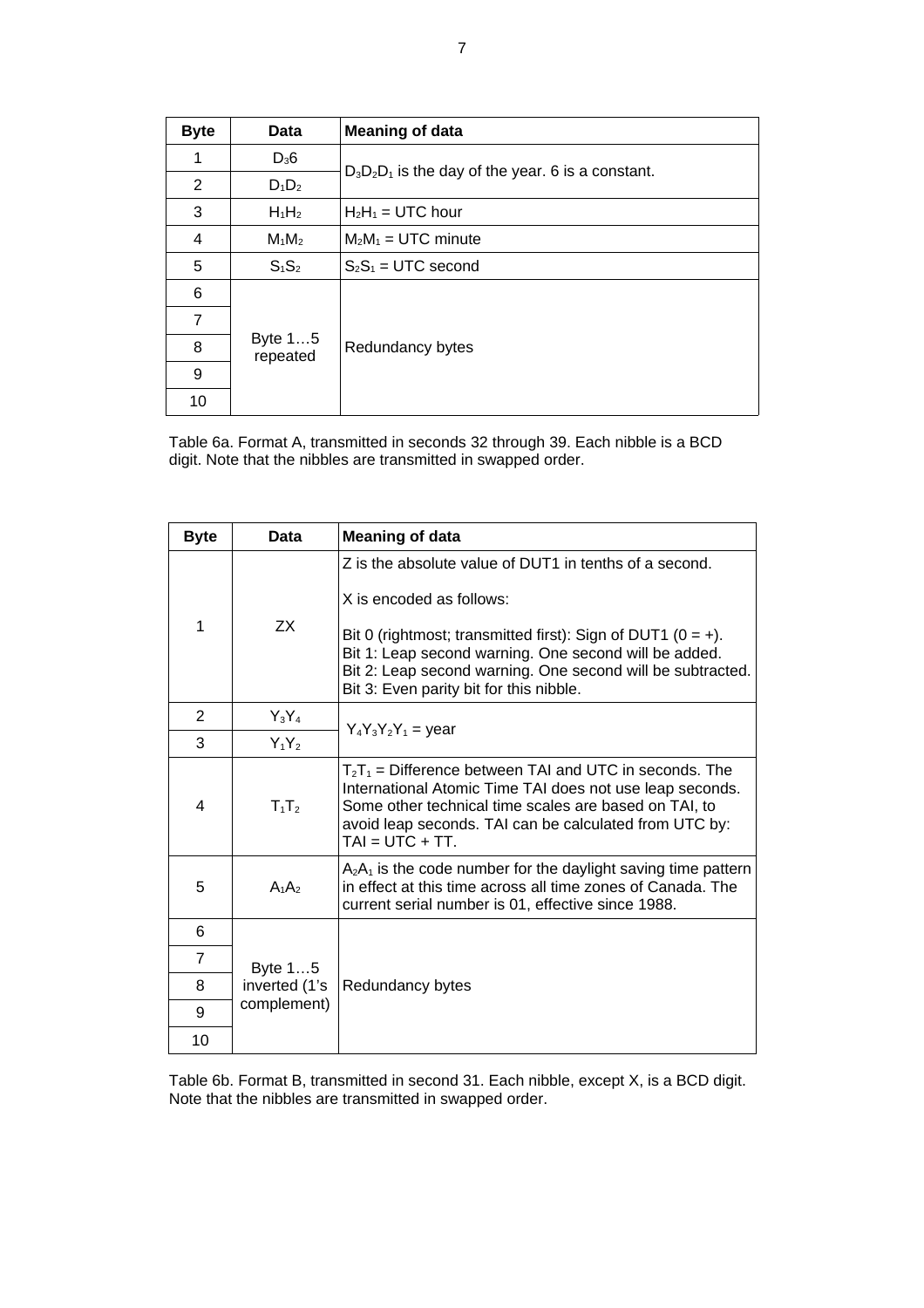# **Droitwich, United Kingdom**

| Frequency:           | 198 kHz                                                                                                                                                                                                                                                                                                                                                                                                                                                                                      |
|----------------------|----------------------------------------------------------------------------------------------------------------------------------------------------------------------------------------------------------------------------------------------------------------------------------------------------------------------------------------------------------------------------------------------------------------------------------------------------------------------------------------------|
| Carrier accuracy:    | $\Delta f/f$ < 1 x 10 <sup>-11</sup>                                                                                                                                                                                                                                                                                                                                                                                                                                                         |
| Call sign:           | None                                                                                                                                                                                                                                                                                                                                                                                                                                                                                         |
| Location:            | Wychbold, Worcestershire, England, 57° 19' n, 02° 06' w                                                                                                                                                                                                                                                                                                                                                                                                                                      |
| Operating hours:     | Continuous                                                                                                                                                                                                                                                                                                                                                                                                                                                                                   |
| Power:               | 400 kW                                                                                                                                                                                                                                                                                                                                                                                                                                                                                       |
| Antenna              | T-antenna; two 210 m high masts spaced 180 m                                                                                                                                                                                                                                                                                                                                                                                                                                                 |
| Modulation:          | AM boadcast (BBC Radio 4 and BBC World Service) with additional phase-shift<br>keying of ±22.5 degrees at a bit rate of 25/s for transmitting commercial data like<br>electricity meter switching and of time code. The data is partitioned into blocks of<br>50 bits; there are exactly 30 blocks per minute. Each block consists of a prefix bit,<br>a 4-bit block type identifier specifying the application of the block, 32 message bits<br>and a 13-bit CRC word for error protection. |
| Time code:           | Transmitted in the last block in every minute with block type identifier = 0000                                                                                                                                                                                                                                                                                                                                                                                                              |
| Further information: | http://www.bbc.co.uk/rd/pubs/reports/1984-19.pdf<br>http://tx.mb21.co.uk/gallery/droitwich/droitwich-lf-data.shtml<br>http://en.wikipedia.org/wiki/Droitwich_transmitting_station                                                                                                                                                                                                                                                                                                            |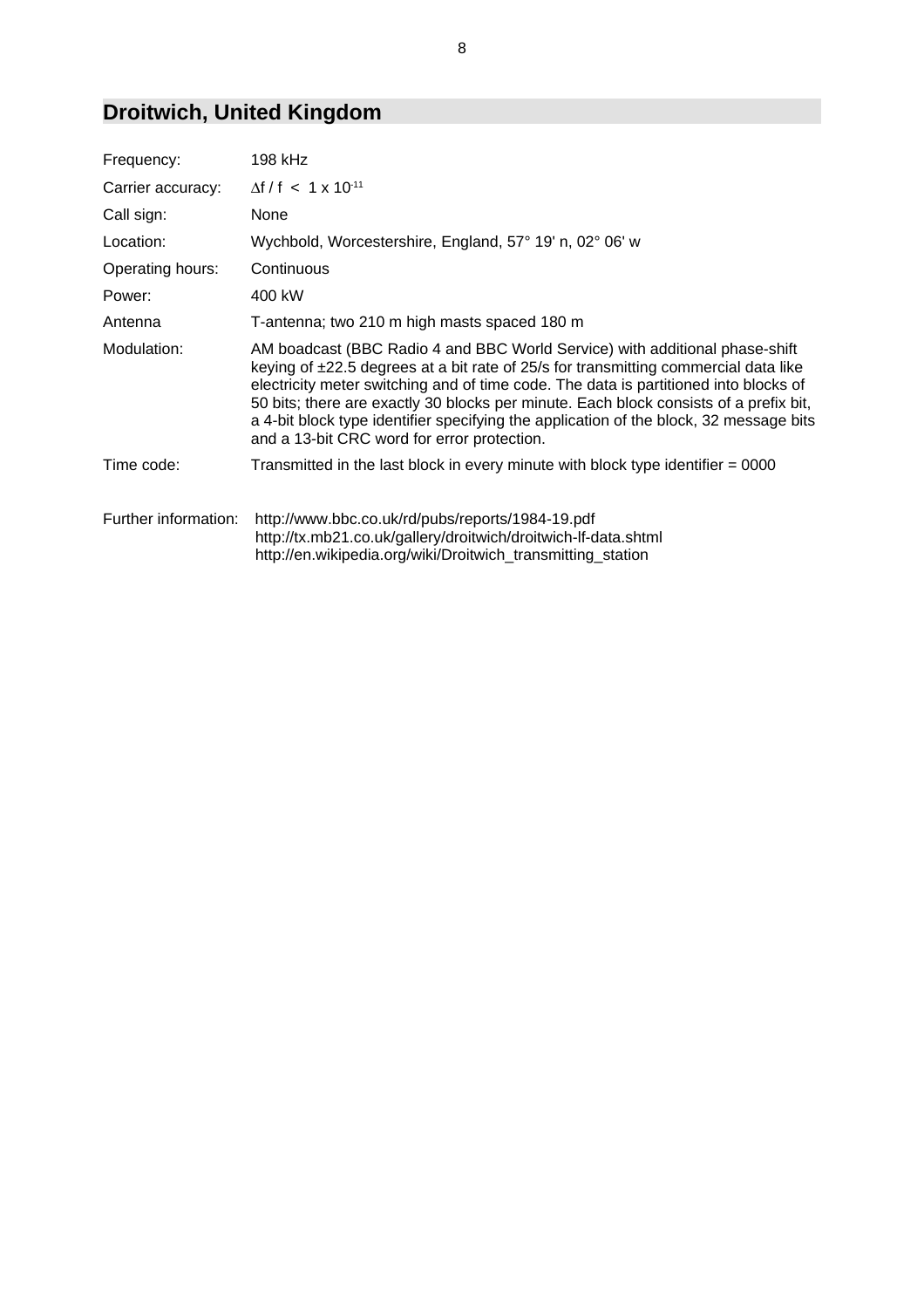#### **DCF77, Mainflingen, Germany**

| Frequency:        | 77.5 kHz                                                                                                                                                                                                                                                                                                                   |
|-------------------|----------------------------------------------------------------------------------------------------------------------------------------------------------------------------------------------------------------------------------------------------------------------------------------------------------------------------|
| Carrier accuracy: | $\Delta f / f$ < 1 x 10 <sup>-12</sup> (1 d average), < 2 x 10 <sup>-13</sup> (100 d average)                                                                                                                                                                                                                              |
| Call sign:        | DCF77                                                                                                                                                                                                                                                                                                                      |
| Location:         | Mainflingen, near Frankfurt, Germany, 50° 01' n, 09° 00' e                                                                                                                                                                                                                                                                 |
| Operating hours:  | Continuous                                                                                                                                                                                                                                                                                                                 |
| Power:            | 50 kW. Estimated radiated power 30 kW                                                                                                                                                                                                                                                                                      |
| Antenna           | Top-loaded vertical, 150 m high. The backup antenna is 200 m high.                                                                                                                                                                                                                                                         |
| Modulation:       | Amplitude keying. The amplitude is reduced to 25% for 100 ms or 200 ms, starting<br>with the full second, except for second 59 (60 in case of a positive leap second). A<br>carrier reduction of 200 ms corresponds to a logical 1.                                                                                        |
|                   | Pseudorandom phase shift keying (PRPSK), see Figure 1. At the receiver side the<br>second markers can be determined by a cross correlation technique, which is<br>much more accurate than measuring the arrival time of the amplitude-keyed time<br>signals. This modulation causes the "noisy" sound of the DCF77 signal. |
|                   | Identification signal: The callsign is transmitted twice in Morse code in minutes 19, 39 and 59, seconds<br>20 to 32, in AM; the amplitude is switched between 85% and 100% with a 250 Hz<br>rectangular waveform. This signal will probably be omitted in the future.                                                     |
| Time code:        | See Table 7 on page 12                                                                                                                                                                                                                                                                                                     |

Further information: Physikalisch-Technische Bundesanstalt. http://www.ptb.de



Figure 1a. A pseudo random sequence of 512 steps is generated by means of a feedback shift register. Not shown is a mechanism to force the shift register out of the "all zero state" at the beginning of the sequence. Sequence inversion keying is used: The phase shift is inverted if a logical "1" is transmitted.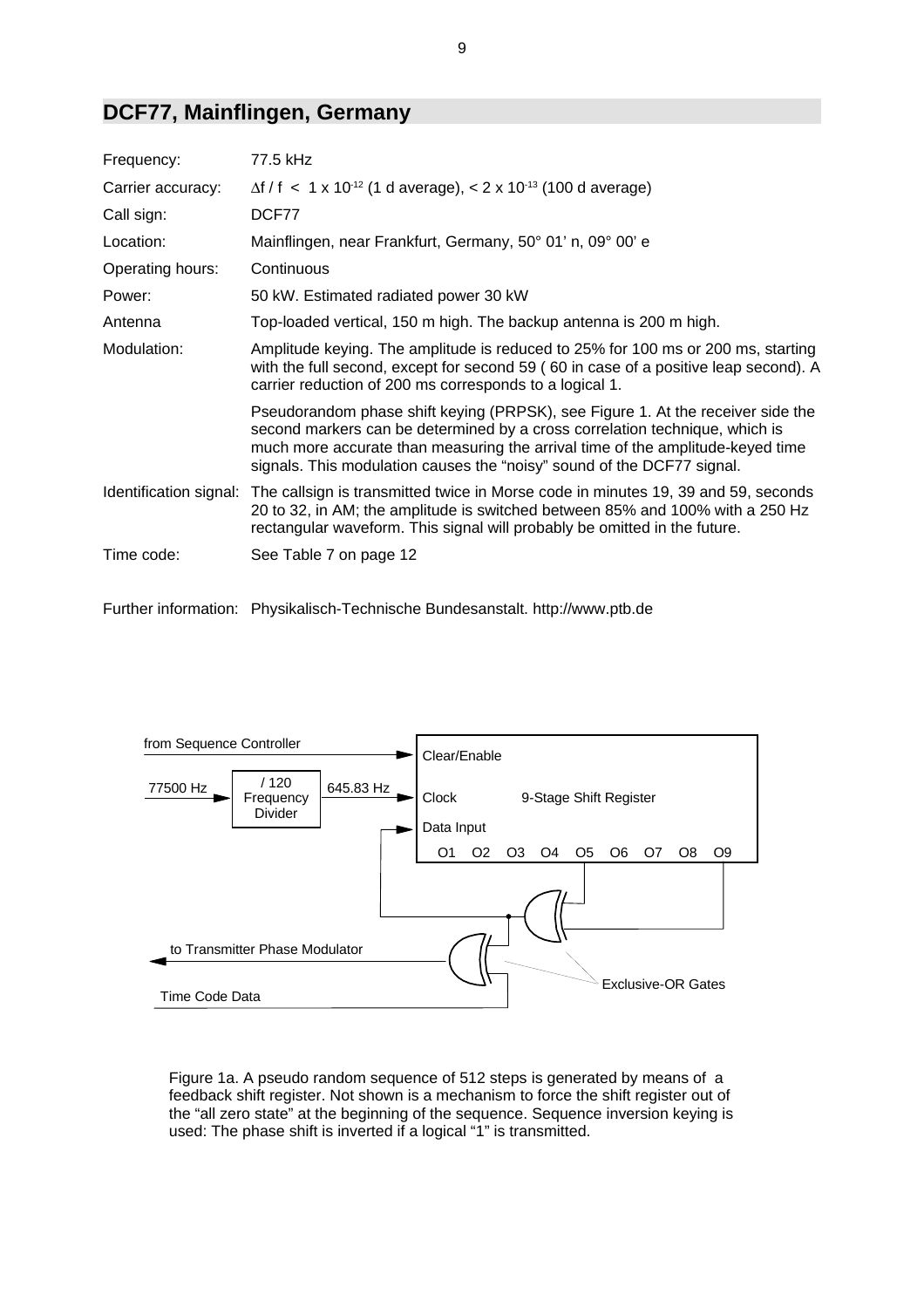

Figure 1b. The 512 step pseudorandom sequence starts 200 ms after the full second, defined by the falling edge of the amplitude, and ends about 7 ms before the next second. This ensures that the falling edge is not disturbed. The transmitter phase is shifted by ±10 degrees. Note: Timing in this sketch is not to scale.

### **France Inter, Allouis, France**

| Frequency:                  | 162 kHz                                                                                                    |
|-----------------------------|------------------------------------------------------------------------------------------------------------|
| Carrier accuracy:           | $\Delta f / f$ < 1 x 10 <sup>-12</sup> (1 d average)                                                       |
| Call sign:                  | None. Broadcast station with "inaudible" time subcode                                                      |
| Location:                   | Allouis, NW Bourges, 47° 10' n, 02° 12' e                                                                  |
| Operating hours:            | Continuous                                                                                                 |
| Power:                      | 2000 kW (1000 kW at night 00 - 06h)                                                                        |
| Modulation:                 | AM broadcast with additional phase-shift keying of $\pm$ 1 Rad (57 degrees) for time<br>code, see figure 2 |
| Identification signal: None |                                                                                                            |
| Time code:                  | Similar to DCF77. See Table 7 on page 11                                                                   |

Further information: http://www.emetteurs.fr.fm (private site)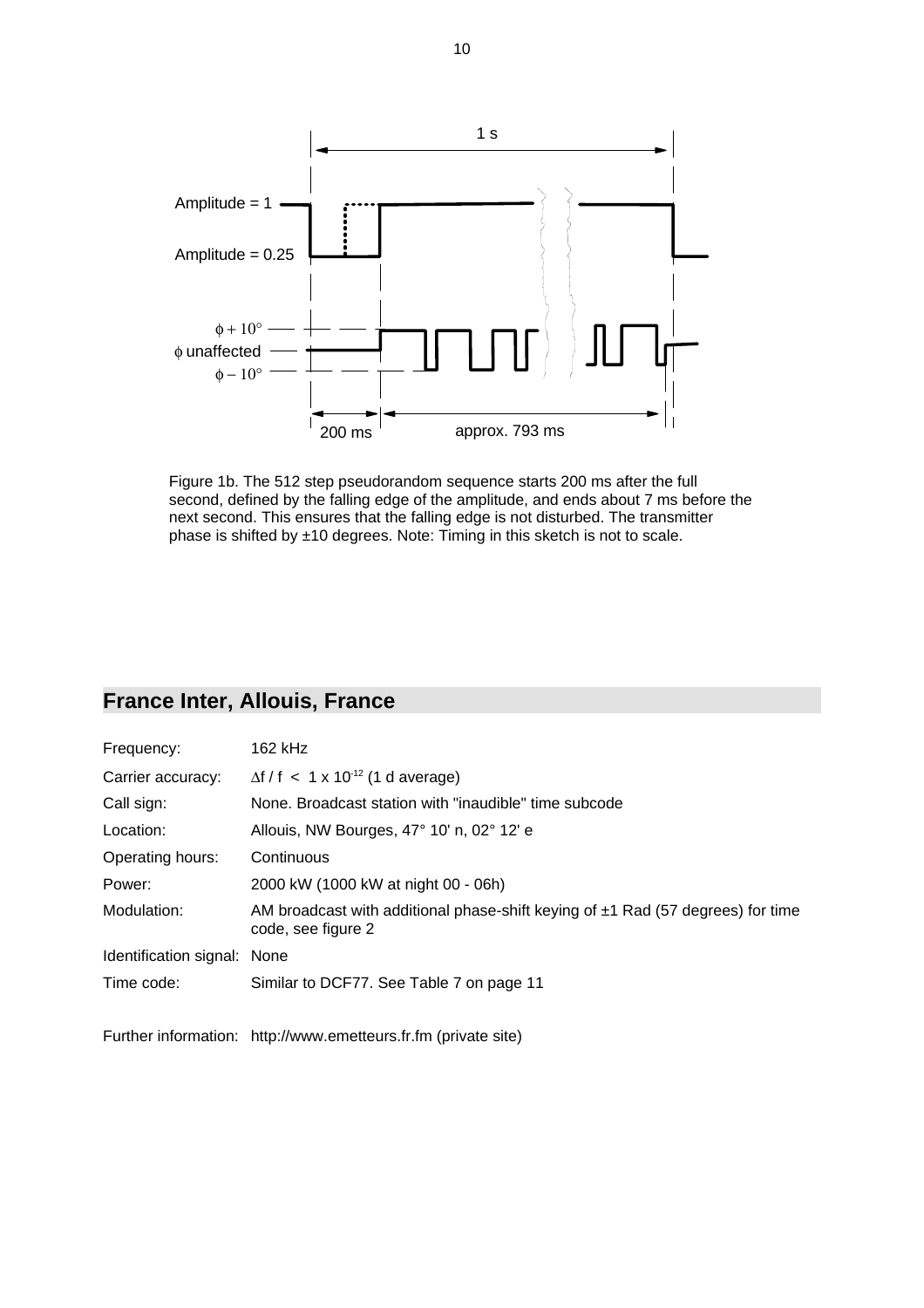

Figure 2. Phase shift keying of France Inter on 162 kHz. The rise and fall time of 1 Rad / 25 ms corresponds to a frequency shift of  $\pm$  6 Hz, which is inaudible in the audio broadcast signal. There are either one or two cycles of 100 ms at the begin of each second (except second 59), depending on whether a logical "0" or a "1" is transmitted.

### **HBG, Prangins, Switzerland**

| Frequency:                  | 75 kHz                                                                                                                                                                                                                                                                                                                                                                           |
|-----------------------------|----------------------------------------------------------------------------------------------------------------------------------------------------------------------------------------------------------------------------------------------------------------------------------------------------------------------------------------------------------------------------------|
| Carrier accuracy:           | $\Delta f / f < 2 \times 10^{-12}$                                                                                                                                                                                                                                                                                                                                               |
| Call sign:                  | <b>HBG</b>                                                                                                                                                                                                                                                                                                                                                                       |
| Location:                   | Prangins, 46° 24' n, 06° 15' e                                                                                                                                                                                                                                                                                                                                                   |
| Operating hours:            | Continuous                                                                                                                                                                                                                                                                                                                                                                       |
| Power:                      | 20 kW                                                                                                                                                                                                                                                                                                                                                                            |
| Modulation:                 | Amplitude keying: Amplitude reduced for 100 ms or 200 ms, starting with the full<br>second, except in second 59. A carrier reduction of 200 ms corresponds to a<br>logical 1. Second 00 is marked by a double pulse, i.e. two 100 ms carrier<br>reductions, spaced by a 100 ms full carrier interval. There are three pulses at the<br>full hour and four pulses every 12 hours. |
| Identification signal: None |                                                                                                                                                                                                                                                                                                                                                                                  |
| Time code:                  | Similar to DCF77. See Table 7                                                                                                                                                                                                                                                                                                                                                    |
|                             | Further information: Bundesamt für Metrologie und Akkreditierung Schweiz (METAS)<br>http://www.official-time.ch, http://www.metas.ch                                                                                                                                                                                                                                             |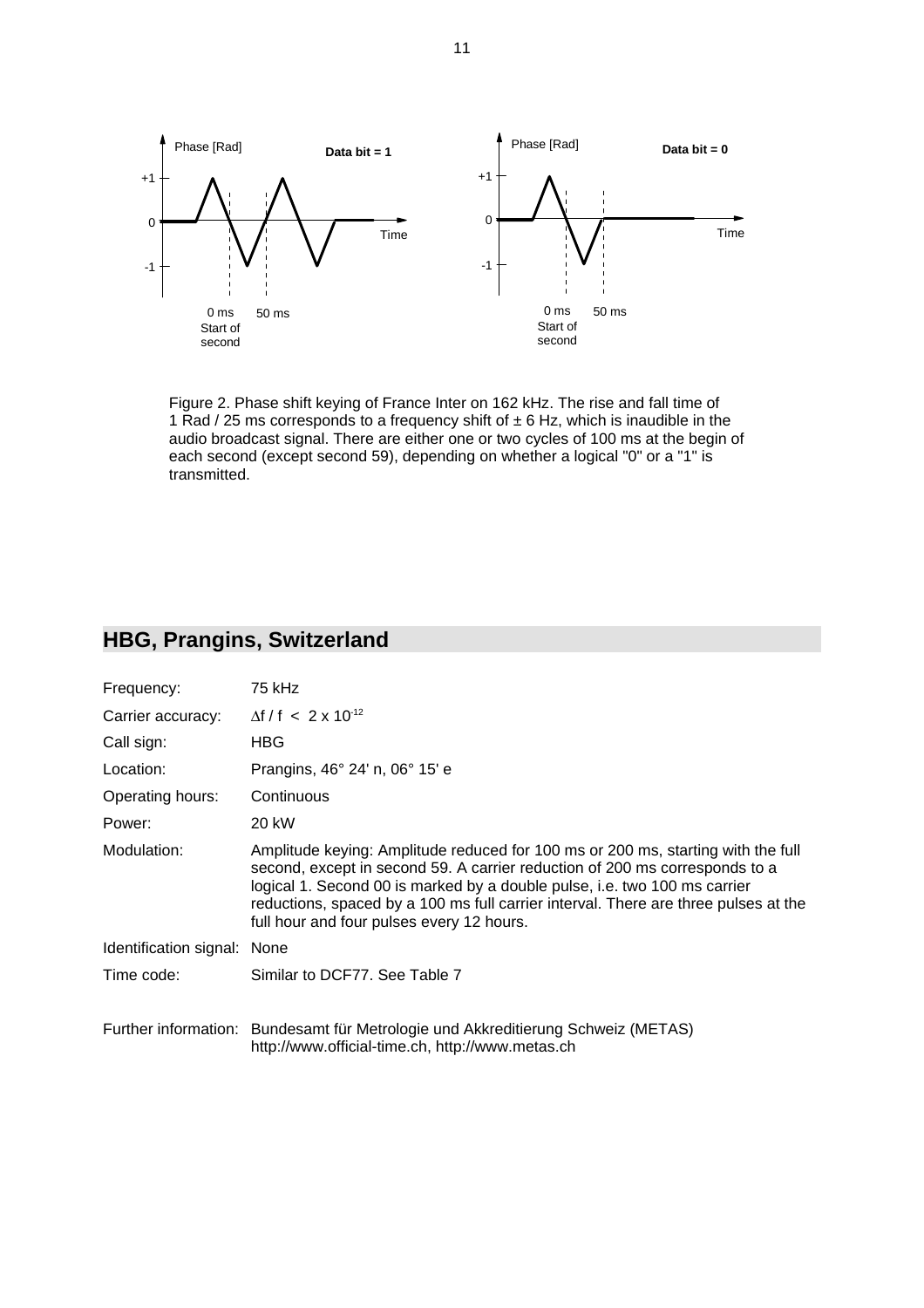| Second   | Value          | <b>Meaning</b>                                                          |
|----------|----------------|-------------------------------------------------------------------------|
| 0        | м              | Minute marker; $M = 0$ , double pulse for HBG                           |
| 1        |                |                                                                         |
| 2        |                |                                                                         |
| 3        |                |                                                                         |
| 4        |                | Currently used on DCF77 and HBG for weather forcasts. The               |
| 5        |                | service is provided by Meteo Time GmbH, Switzerland                     |
| 6        |                | (www.meteotime.ch) and uses an encrypted proprietary code.              |
| 7        |                |                                                                         |
| 8        |                |                                                                         |
| 9        |                | Note: The DCF77 pseudo random PSK is inverted (= data set to            |
| 10       |                | logical "1") in seconds 0 to 9. This serves as the minute identifier in |
| 11       |                | the PRPSK signal.                                                       |
| 12       |                |                                                                         |
| 13       |                |                                                                         |
| 14       |                |                                                                         |
| 15       | R              | $R = 1$ if backup antenna is used (DCF77 only)                          |
| 16       | A1             | A1 = 1 during the hour preceding Z1/Z2 change (HBG: 12 hours)           |
| 17       | Z1             | $Z1/Z2 = 01$ during MEZ (Winter);                                       |
| 18       | Z2             | $Z1/Z2 = 10$ during MESZ (Summer)                                       |
| 19       | A2             | $A2 = 1$ during hour preceding leap second (HBG: 12 hours)              |
| 20       | S              | Start of time code; always 1                                            |
| 21       | 1              |                                                                         |
| 22<br>23 | 2<br>4         |                                                                         |
| 24       | 8              | <b>BCD Minute</b>                                                       |
| 25       | 10             |                                                                         |
| 26       | 20             |                                                                         |
| 27       | 40             |                                                                         |
| 28       | P <sub>1</sub> | Parity: Sum of bit 2127                                                 |
| 29       | 1              |                                                                         |
| 30       | $\overline{2}$ |                                                                         |
| 31       | 4              |                                                                         |
| 32       | 8              | <b>BCD Hour</b>                                                         |
| 33       | 10             |                                                                         |
| 34       | 20             |                                                                         |
| 35       | P <sub>2</sub> | Parity: Sum of bit 2934                                                 |
| 36       | 1              |                                                                         |
| 37       | 2              |                                                                         |
| 38       | 4              |                                                                         |
| 39       | 8              | BCD Day-of-Month                                                        |
| 40       | 10             |                                                                         |
| 41       | 20             |                                                                         |
| 42       | 1              |                                                                         |
| 43       | $\overline{2}$ | <b>BCD Day-of-Week</b>                                                  |
| 44       | 4              |                                                                         |
| 45       | 1              |                                                                         |
| 46       | 2              |                                                                         |
| 47       | 4              | <b>BCD Month</b>                                                        |
| 48       | 8              |                                                                         |
| 49       | 10             |                                                                         |
| 50       | 1              |                                                                         |
| 51       | 2              |                                                                         |
| 52       | 4              |                                                                         |
| 53       | 8              | BCD Year (0099)                                                         |
| 54       | 10             |                                                                         |
| 55       | 20             |                                                                         |
| 56       | 40             |                                                                         |
| 57       | 80             |                                                                         |
| 58       | P3             | Parity: Sum of bit 3657                                                 |
| 59       | $\equiv$       | No modulation                                                           |

| Table 7. DCF77, France Inter and HBG time code |  |  |  |  |
|------------------------------------------------|--|--|--|--|
|------------------------------------------------|--|--|--|--|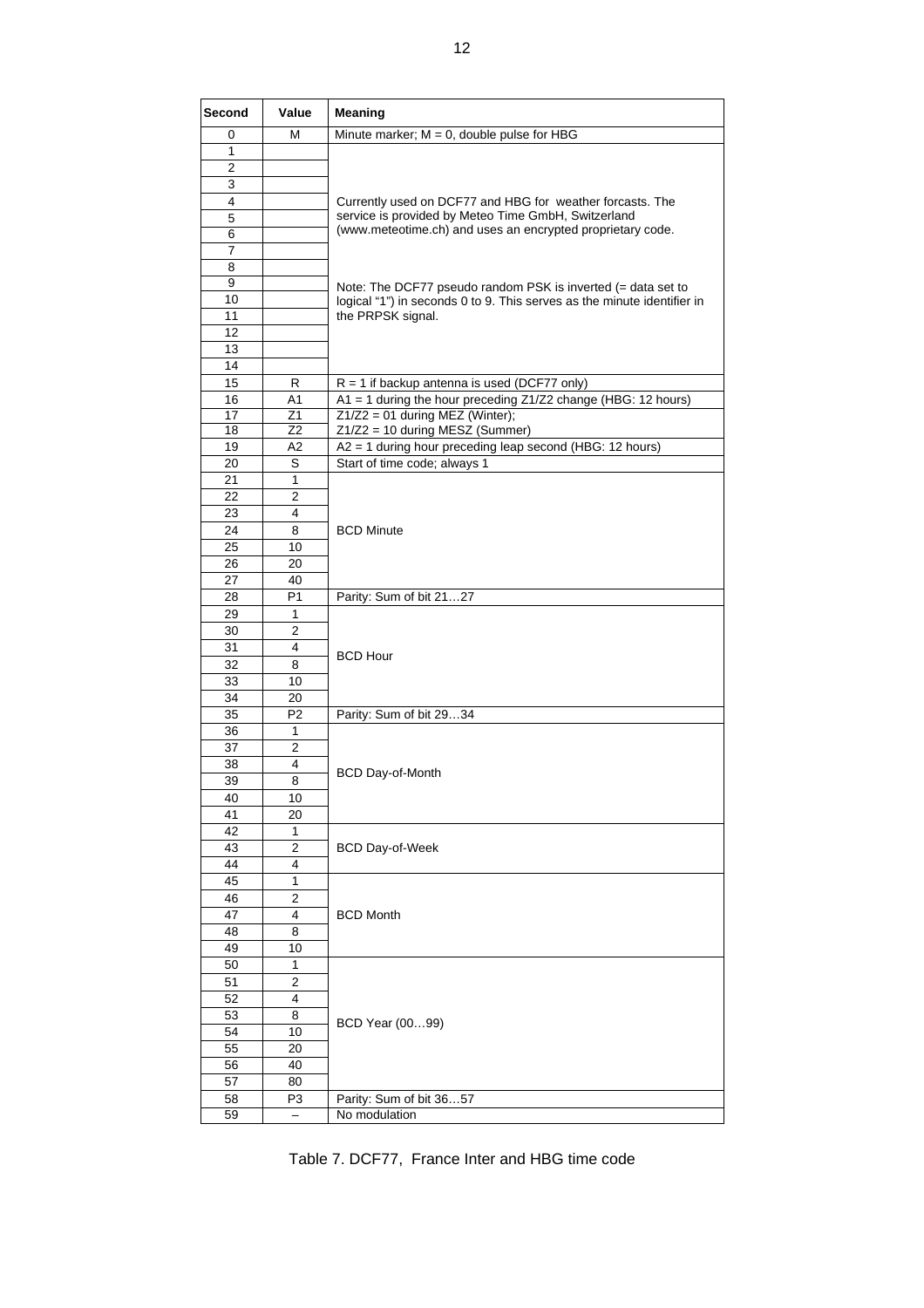### **HD2IOA, Guayaquil, Ecuador**

| Frequencies:     | 1510, 3810, 5000, 7600 kHz                                                                                          |
|------------------|---------------------------------------------------------------------------------------------------------------------|
|                  | Note: No observations on other frequencies than 3810 kHz reported recently                                          |
| Call sign:       | HD 2 IOA                                                                                                            |
| Location:        | Guayaquil, 02°16' s, 79° 54' w                                                                                      |
| Operating hours: | 1510 kHz: Continuous<br>3810 kHz: 0000 - 1200<br>5000 kHz: 1200 - 1300<br>7600 kHz: 1300 - 2400                     |
| Power:           | 1 kW on 3810, 5000 and 7600 kHz                                                                                     |
| Modulation:      | AM, LSB only on 3810, 5000 and 7600 kHz. 1000 Hz tone pulses and voice. See<br>Table 8                              |
|                  | Identification signal: On 3810 and 7600 kHz, the call sign is transmitted in 59m15s through 59m50s of<br>every hour |

Further information: Instituto Oceanográfico de la Armada del Ecuador. http://www.inocar.mil.ec/instit/d\_ayuda/elect.php

| 00s         | Minute pulse, 300 ms duration  |
|-------------|--------------------------------|
| $01s - 28s$ | Second pulses, 100 ms duration |
| 29s         | Silence                        |
| $30s - 50s$ | Second pulses, 100 ms duration |
| 51s         | Silence                        |
| $52s - 58s$ | Voice announcement of time     |
|             | Silence                        |

Table 8. Minute schedule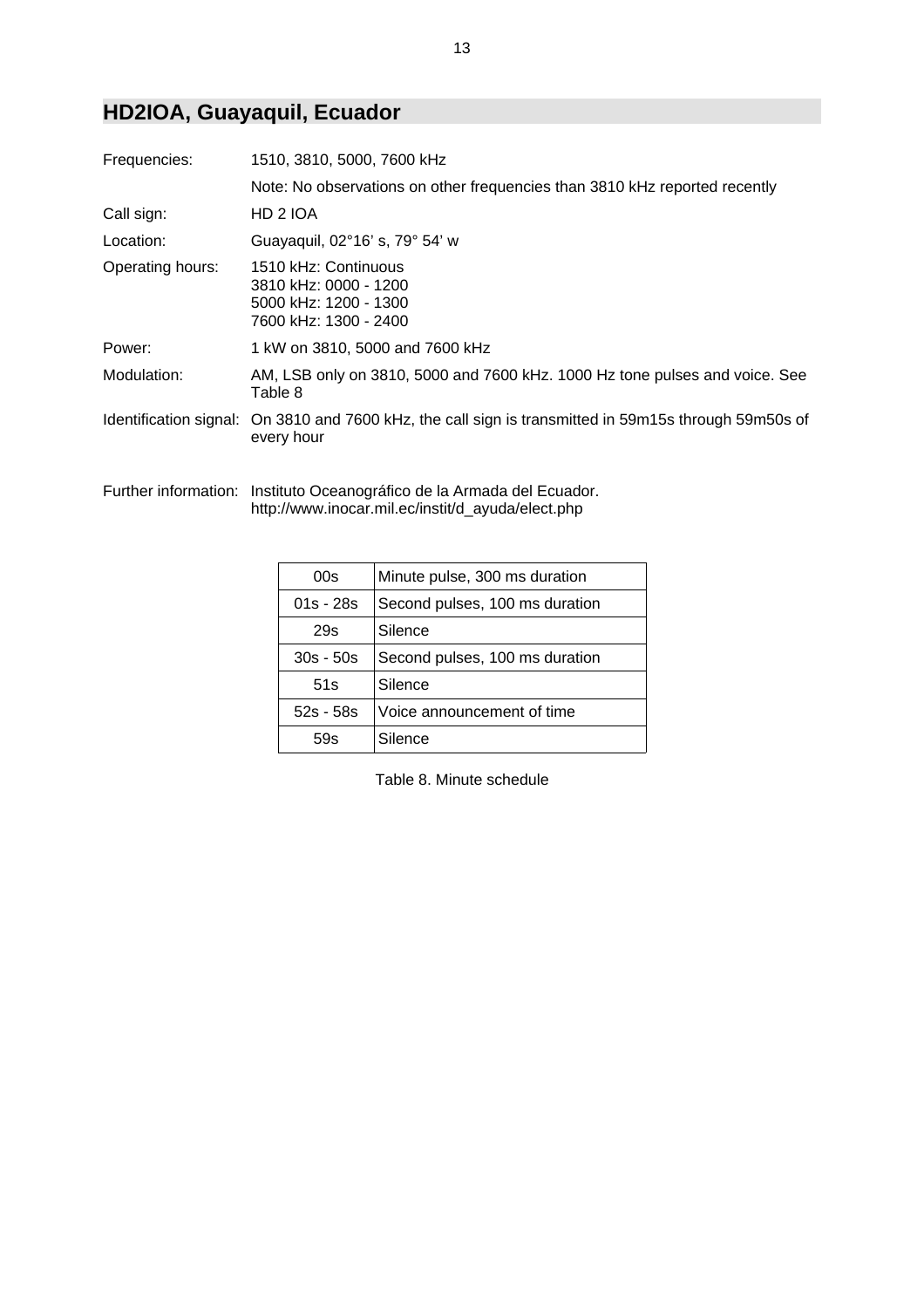### **JJY, Japan**

| Frequencies:      | 40 kHz and 60 kHz                                                                                                                                                                     |
|-------------------|---------------------------------------------------------------------------------------------------------------------------------------------------------------------------------------|
| Carrier accuracy: | $\Delta f / f$ < 10 <sup>-12</sup>                                                                                                                                                    |
| Call sign:        | JJY.                                                                                                                                                                                  |
| Location 40 kHz:  | Ohtakadoyayama, Fukushima prefecture, 37° 22' n, 140° 51' e                                                                                                                           |
| Location 60 kHz:  | Haganeyama, Saga prefecture, Kyushu Isl., 33° 28' n, 130° 11' e                                                                                                                       |
| Operating hours:  | Continuous                                                                                                                                                                            |
| Power:            | 50 kW (radiated power > 10 kW)                                                                                                                                                        |
| Antenna:          | Top-loaded umbrella type antenna. 40 kHz: 250 m high, 60 kHz: 200 m high                                                                                                              |
| Modulation:       | Amplitude keying: Positive pulses of 0.8 s duration (time code binary zero), 0.5 s<br>(binary one) and 0.2 s (various markers). Amplitude in-between pulses is 10% of<br>pulse level. |
|                   | Identification signal: Call sign in morse in minute 15 and 45 in second 40 through 48                                                                                                 |
| Time code:        | Japan Standard Time in binary coded decimal (BCD), see Table 9                                                                                                                        |

Further information: National Institute of Information and Communications Technology NICT, Japan Standard Time Group. http://jjy.nict.go.jp/

| <b>Second</b>  | Value          | Meaning                     | Second | Value           | <b>Meaning</b>                                                |
|----------------|----------------|-----------------------------|--------|-----------------|---------------------------------------------------------------|
| 0              | м              | Minute marker (0.2 s)       | 30     | 8               |                                                               |
| 1              | 40             |                             | 31     | 4               | BCD Day;                                                      |
| 2              | 20             |                             | 32     | 2               | $1 =$ January 1                                               |
| 3              | 10             |                             | 33     | 1               |                                                               |
| 4              | "0"            | <b>BCD Minute</b>           | 34     | "በ"             | (always $0.8 s$ )                                             |
| 5              | 8              |                             | 35     | "በ"             |                                                               |
| 6              | 4              |                             | 36     | PA <sub>1</sub> | Parity bits. PA1= $(20h + 10h + 8h + 4h + 1h)$ mod 2,         |
| $\overline{7}$ | 2              |                             | 37     | PA <sub>2</sub> | $PA2 = (40m + 20m + 10m + 8m + 4m + 2m + 1m) \text{ mod } 2$  |
| 8              | 1              |                             | 38     | SU <sub>1</sub> | Spare bit or summer time information, see Table 9c            |
| 9              | P <sub>1</sub> | Position marker (0.2 s)     | 39     | P <sub>4</sub>  | Position marker (0.2 s)                                       |
| 10             | "0"            |                             | 40     | SU <sub>2</sub> | Spare bit or summer time information, see Table 9c            |
| 11             | "በ"            | (always $0.8$ s)            | 41     | 80              |                                                               |
| 12             | 20             |                             | 42     | 40              |                                                               |
| 13             | 10             |                             | 43     | 20              |                                                               |
| 14             | "0"            |                             | 44     | 10              | <b>BCD</b> Year                                               |
| 15             | 8              | <b>BCD Hour</b>             | 45     | 8               |                                                               |
| 16             | 4              |                             | 46     | 4               |                                                               |
| 17             | 2              |                             | 47     | 2               |                                                               |
| 18             | $\mathbf{1}$   |                             | 48     | 1               |                                                               |
| 19             | P <sub>2</sub> | Position marker (0.2 s)     | 49     | P <sub>5</sub>  | Position marker (0.2 s)                                       |
| 20             | "0"            |                             | 50     | 4               |                                                               |
| 21             | "በ"            | (always $0.8$ s)            | 51     | $\overline{2}$  | Day of week; $0 =$ Sunday                                     |
| 22             | 200            |                             | 52     | 1               |                                                               |
| 23             | 100            |                             | 53     | LS <sub>1</sub> | LS1, LS2 = $00 =$ no leap second within one month,            |
| 24             | "О"            |                             | 54     | LS <sub>2</sub> | $11$ = positive, $10$ = negative leap second within one month |
| 25             | 80             | BCD Day:<br>$1 =$ January 1 | 55     | "0"             |                                                               |
| 26             | 40             |                             | 56     | "በ"             | (always $0.8 s$ )                                             |
| 27             | 20             |                             | 57     | "በ"             |                                                               |
| 28             | 10             |                             | 58     | "0"             |                                                               |
| 29             | P <sub>3</sub> | Position marker (0.2 s)     | 59     | P <sub>0</sub>  | Position marker (0.2 s)                                       |

Table 9a. JJY time code (except in minute 15 and 45, see Table 9b)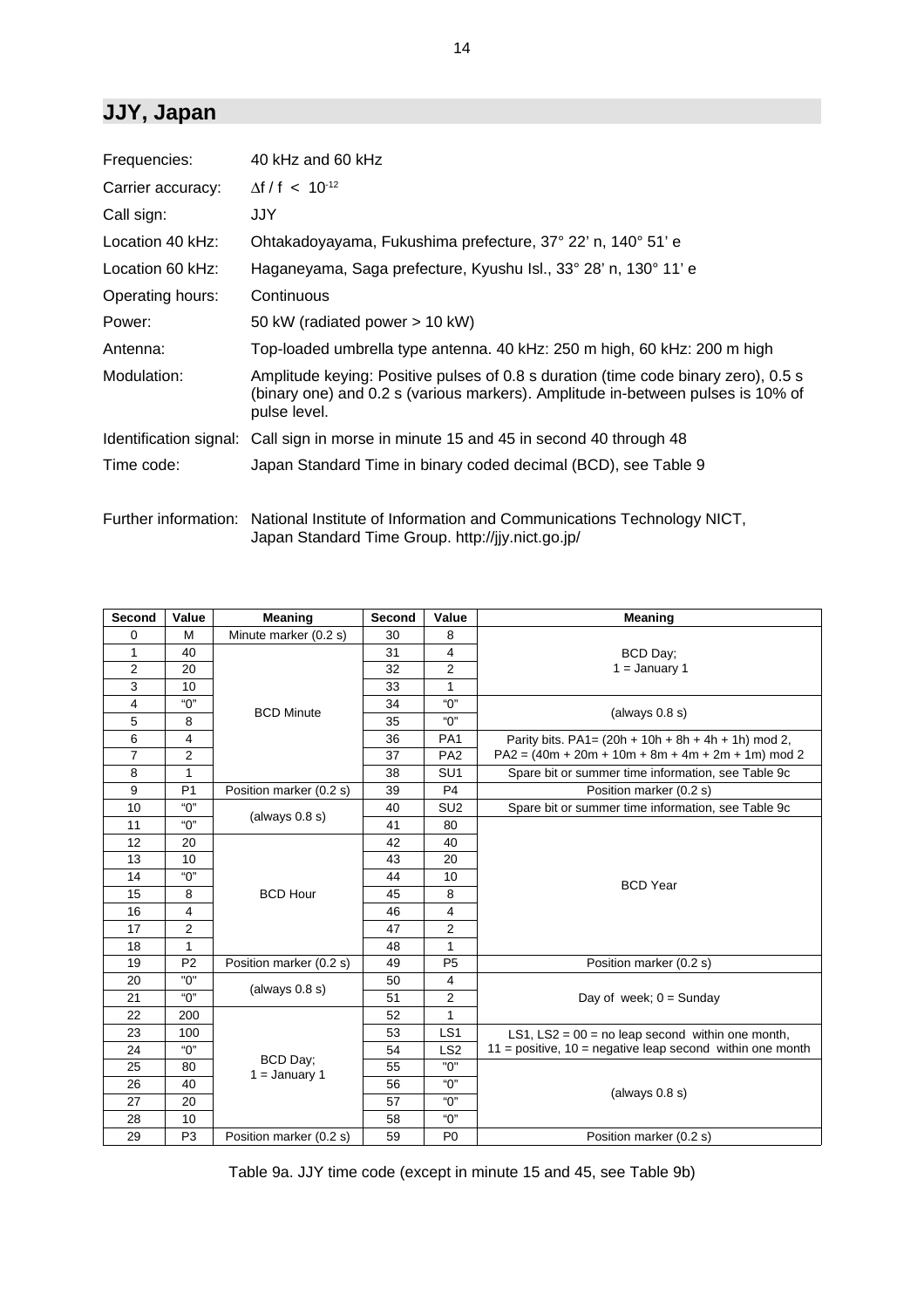| Second         | Value          | <b>Meaning</b>              | Second | Value           | <b>Meaning</b>                                               |
|----------------|----------------|-----------------------------|--------|-----------------|--------------------------------------------------------------|
| 0              | M              | Minute marker (0.2 s)       | 30     | 8               |                                                              |
| $\mathbf{1}$   | 40             |                             | 31     | 4               | BCD Day;                                                     |
| $\overline{2}$ | 20             |                             | 32     | 2               | $1 =$ January 1                                              |
| 3              | 10             |                             | 33     | 1               |                                                              |
| $\overline{4}$ | "0"            | <b>BCD Minute</b>           | 34     | "O"             | (always $0.8$ s)                                             |
| 5              | 8              |                             | 35     | "О"             |                                                              |
| 6              | $\overline{4}$ |                             | 36     | PA <sub>1</sub> | Parity bits. PA1= $(20h + 10h + 8h + 4h + 1h)$ mod 2,        |
| $\overline{7}$ | $\overline{2}$ |                             | 37     | PA <sub>2</sub> | $PA2 = (40m + 20m + 10m + 8m + 4m + 2m + 1m) \text{ mod } 2$ |
| 8              | 1              |                             | 38     | "በ"             |                                                              |
| 9              | P <sub>1</sub> | Position marker (0.2 s)     | 39     | P <sub>4</sub>  | Position marker (0.2 s)                                      |
| 10             | "0"            | (always $0.8 s$ )           | 40     |                 |                                                              |
| 11             | "О"            |                             | 41     |                 |                                                              |
| 12             | 20             |                             | 42     |                 |                                                              |
| 13             | 10             |                             | 43     |                 |                                                              |
| 14             | "በ"            |                             | 44     |                 | Call sign                                                    |
| 15             | 8              | <b>BCD Hour</b>             | 45     |                 |                                                              |
| 16             | $\overline{4}$ |                             | 46     |                 |                                                              |
| 17             | $\overline{2}$ |                             | 47     |                 |                                                              |
| 18             | 1              |                             | 48     |                 |                                                              |
| 19             | P <sub>2</sub> | Position marker (0.2 s)     | 49     | P <sub>5</sub>  | Position marker (0.2 s)                                      |
| 20             | "0"            | (always $0.8 s$ )           | 50     | ST <sub>1</sub> |                                                              |
| 21             | "በ"            |                             | 51     | ST <sub>2</sub> |                                                              |
| 22             | 200            |                             | 52     | ST <sub>3</sub> | Station maintenance information, see Table 9d                |
| 23             | 100            |                             | 53     | ST <sub>4</sub> |                                                              |
| 24             | "በ"            |                             | 54     | ST <sub>5</sub> |                                                              |
| 25             | 80             | BCD Day;<br>$1 =$ January 1 | 55     | ST <sub>6</sub> |                                                              |
| 26             | 40             |                             | 56     | "О"             |                                                              |
| 27             | 20             |                             | 57     | "О"             | (always $0.8$ s)                                             |
| 28             | 10             |                             | 58     | "О"             |                                                              |
| 29             | P <sub>3</sub> | Position marker (0.2 s)     | 59     | P <sub>0</sub>  | Position marker (0.2 s)                                      |

#### Table 9b. JJY time code in minute 15 and 45. Shaded areas: Differences to Table 9a

| SU1 | SU <sub>2</sub> | Meaning                                                     |
|-----|-----------------|-------------------------------------------------------------|
| 0   |                 | No change to summer time within 6 days                      |
|     |                 | Change to summer time within the next 6 days                |
| Ω   |                 | During summer time: No change to regular time within 6 days |
|     |                 | During summer time: Summer time will end within 6 days      |

| Table 9c. Summertime information bits SU1 and SU2 |  |  |  |  |
|---------------------------------------------------|--|--|--|--|
|---------------------------------------------------|--|--|--|--|

|          | ST <sub>1</sub> | ST <sub>2</sub> | ST <sub>3</sub> | <b>Meaning</b>                        |
|----------|-----------------|-----------------|-----------------|---------------------------------------|
|          |                 |                 |                 | No information available              |
|          | 0               |                 |                 | Transmission break within 7 days      |
| Starting |                 |                 |                 | Transmission break within 3 to 6 days |
| notice   |                 |                 |                 | Transmission break within 2 days      |
|          |                 |                 |                 | Transmission break within 24 hours    |
|          |                 |                 |                 | Transmission break within 12 hours    |
|          |                 |                 |                 | Transmission break within 2 hours     |

| <b>Status</b><br>information | ST <sub>4</sub> | Meaning                              |
|------------------------------|-----------------|--------------------------------------|
|                              |                 | Davtime only                         |
|                              |                 | All day, or no information available |

| Period<br>information | ST5 | ST6 | Meaning                            |  |
|-----------------------|-----|-----|------------------------------------|--|
|                       |     |     | No information available           |  |
|                       |     |     | More than 7 days or unknown period |  |
|                       |     |     | 2 to 6 days                        |  |
|                       |     |     | Less than 2 days                   |  |

Table 9d. Station maintenance information bits ST1…ST6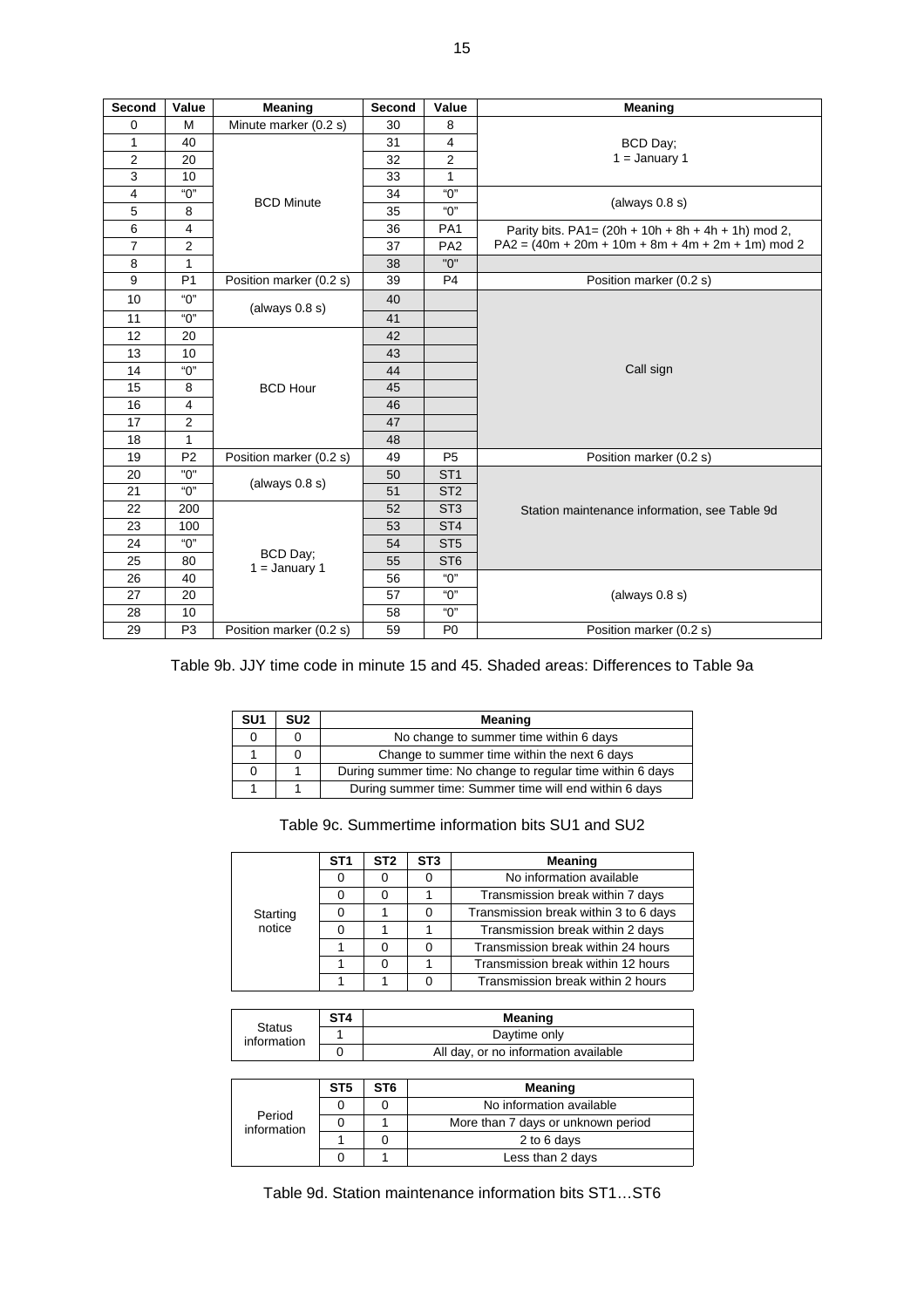# **LOL, Buenos Aires, Argentina**

| Frequencies:      | 5000, 10000, 15000 kHz<br>(5000 and 10000 announced temporary inactive in 2002 and 2003)              |
|-------------------|-------------------------------------------------------------------------------------------------------|
| Carrier accuracy: | $\Delta f / f$ < 2 x 10 <sup>-10</sup>                                                                |
| Call sign:        | LOL                                                                                                   |
| Location:         | Buenos Aires, 34°37's, 58° 21'w                                                                       |
| Operating hours:  | 1100-1200, 1400-1500, 1700-1800, 2000-2100, 2300-2400                                                 |
| Power:            | 2 kW                                                                                                  |
| Modulation:       | AM; 440 Hz and 1000 Hz tones and voice                                                                |
|                   | The begin of each second is marked with a 5 ms long tick (5 periods of 1000 Hz),<br>except second 59. |
|                   | Identification signal: Call sign in morse and announcement, see Table 10                              |
| Programme:        | See Table 9                                                                                           |
| Time code:        | None                                                                                                  |

Further information: Observatorio Naval Buenos Aires. http://www.hidro.gov.ar

| Minutes after the full hour |           |                     |           |           | <b>Transmission content</b> |                                                                                                               |
|-----------------------------|-----------|---------------------|-----------|-----------|-----------------------------|---------------------------------------------------------------------------------------------------------------|
| $00 - 03$                   | $10 - 13$ | 20 - 23             | $30 - 33$ | $40 - 43$ | $50 - 53$                   | 1000 Hz tone                                                                                                  |
| $03 - 05$                   | $13 - 15$ | 23 - 25             | $33 - 35$ | 43 - 45   |                             | Call sign "LOL" in Morse, announcement<br>53 - 55   "Observatoria Naval – Argentina" and<br>time announcement |
| $05 - 08$                   |           | $15 - 18$   25 - 28 | $35 - 38$ | 45 - 48   |                             | 440 Hz tone. From 55m to 58m silence<br>except second tics                                                    |
| $08 - 10$                   | 18 - 20   | 28 - 30             | $38 - 40$ | 48 - 50   | 58 - 60                     | Call sign "LOL" in Morse, announcement<br>"Observatoria Naval - Argentina" and<br>time announcement           |

Table 10. LOL hourly transmission scheme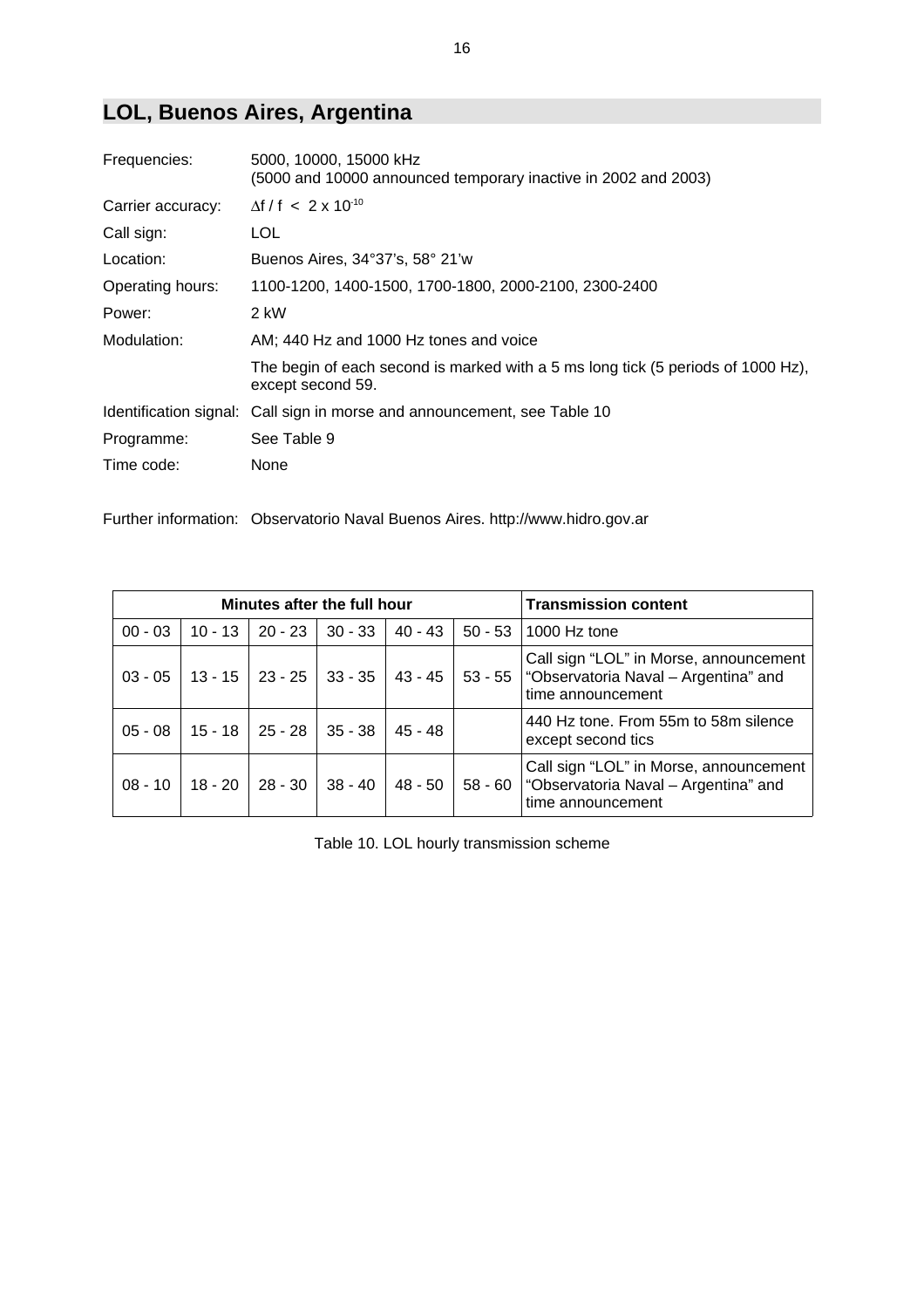### **MSF, Anthorn, United Kingdom**

| Frequency:        | 60.0 kHz                                                                                                                                                                                                                                                                                                                               |
|-------------------|----------------------------------------------------------------------------------------------------------------------------------------------------------------------------------------------------------------------------------------------------------------------------------------------------------------------------------------|
| Carrier accuracy: | $\Delta f / f < 2 \times 10^{-12}$                                                                                                                                                                                                                                                                                                     |
| Call sign:        | MSF                                                                                                                                                                                                                                                                                                                                    |
| Location:         | Anthorn, England, 54° 55' n, 03° 15' w (as of 01 April 2007)                                                                                                                                                                                                                                                                           |
|                   | Rugby, England, 52° 22' n, 01° 11' w (until 31 March 2007)                                                                                                                                                                                                                                                                             |
| Operating hours:  | Continuous                                                                                                                                                                                                                                                                                                                             |
| Power:            | 15 kW estimated "equivalent monopole radiated power" (ERMP)                                                                                                                                                                                                                                                                            |
| Modulation:       | On-off keying (A1B), see Figure 3                                                                                                                                                                                                                                                                                                      |
| Time code:        | See Table 11. In minutes lengthened or shortened by a positive or negative leap<br>second, the second numbers 17 through 59 are correspondingly increased or<br>decreased by one (i.e. during these 61- or 59-second minutes, the position of the<br>time and date code is shifted by one second relative to the start of the minute). |
|                   | Further information: National Physics Laboratory Time & Frequency Service.                                                                                                                                                                                                                                                             |

http://www.npl.co.uk/time/



Fig 3. MSF amplitude keying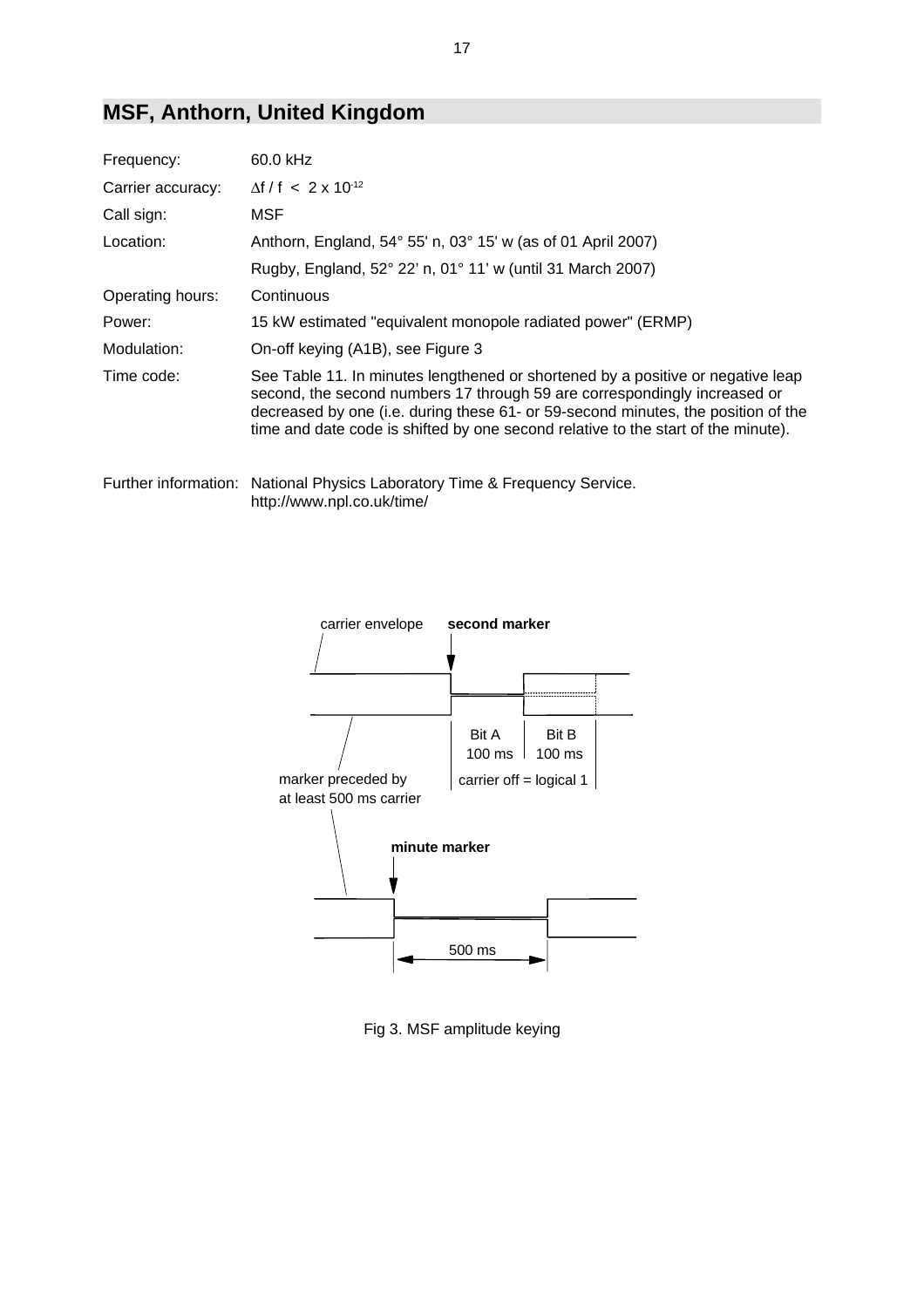| Data Bit A (100 - 200 ms after full second) |                |                                           | Data Bit B (200 - 300 ms after full second) |           |                                                  |
|---------------------------------------------|----------------|-------------------------------------------|---------------------------------------------|-----------|--------------------------------------------------|
| Second                                      | Value          | Meaning                                   | Second                                      | Value     | Meaning                                          |
| 0                                           | "1"            | Minute marker                             | 0                                           | "1"       | Minute marker                                    |
| 1                                           |                |                                           | 1                                           | $+100$ ms |                                                  |
| $\overline{\mathbf{c}}$                     |                |                                           | $\overline{\mathbf{c}}$                     | $+100$ ms |                                                  |
| 3                                           |                |                                           | 3                                           | $+100$ ms |                                                  |
| $\overline{4}$                              |                |                                           | 4                                           | $+100$ ms |                                                  |
| 5                                           |                |                                           | 5                                           | $+100$ ms |                                                  |
| 6                                           |                |                                           | 6                                           | $+100$ ms | DUT1                                             |
| $\overline{7}$                              |                |                                           | $\overline{7}$                              | $+100$ ms | Difference between astronomical time             |
| 8                                           |                | Reserved. Currently set to "0"            | 8                                           | $+100$ ms | UT1 and atomic time UTC, rounded to              |
| $\overline{9}$                              |                |                                           | 9                                           | $-100$ ms | the nearest 100 ms in the range $±800$           |
| 10                                          |                |                                           | 10                                          | $-100$ ms | ms. Example: If DUT1 = $+0.3$ , data bit         |
| 11                                          |                |                                           | 11                                          | $-100$ ms | B of seconds 13 are set to 1                     |
| 12                                          |                |                                           | 12                                          | $-100$ ms |                                                  |
| 13                                          |                |                                           | 12                                          | $-100$ ms |                                                  |
| 14                                          |                |                                           | 14                                          | $-100$ ms |                                                  |
| 15                                          |                |                                           | 15                                          | $-100$ ms |                                                  |
| 16                                          |                |                                           | 16                                          | $-100$ ms |                                                  |
| 17<br>18                                    | 80<br>40       |                                           | 17<br>18                                    |           |                                                  |
|                                             |                |                                           |                                             |           |                                                  |
| 19<br>20                                    | 20<br>10       |                                           | 19                                          |           |                                                  |
| 21                                          | 8              | Binary-Coded-Decimal (BCD)<br>Year (0099) | 20<br>21                                    |           |                                                  |
| 22                                          | 4              |                                           | 22                                          |           |                                                  |
| 23                                          | 2              |                                           | 23                                          |           |                                                  |
| 24                                          | 1              |                                           | 24                                          |           |                                                  |
| 25                                          | 10             |                                           | 25                                          |           |                                                  |
| 26                                          | 8              |                                           | 26                                          |           |                                                  |
| 27                                          | 4              |                                           | 27                                          |           |                                                  |
| 28                                          | 2              | BCD Month (0112)                          | 28                                          |           |                                                  |
| 29                                          | $\mathbf{1}$   |                                           | 29                                          |           |                                                  |
| 30                                          | 20             |                                           | 30                                          |           |                                                  |
| 31                                          | 10             |                                           | 31                                          |           |                                                  |
| 32                                          | 8              |                                           | 32                                          |           |                                                  |
| 33                                          | 4              | BCD Day-of-Month (0131)                   | 33                                          |           |                                                  |
| 34                                          | 2              |                                           | 34                                          |           |                                                  |
| 35                                          | 1              |                                           | 35                                          |           | Reserved. Currently set to "0"                   |
| 36                                          | 4              |                                           | 36                                          |           |                                                  |
| 37                                          | 2              | <b>BCD Day-of-Week</b>                    | 37                                          |           |                                                  |
| $\overline{38}$                             | 1              | $(06; 0 = Sunday)$                        | 38                                          |           |                                                  |
| 39                                          | 20             |                                           | 39                                          |           |                                                  |
| 40                                          | 10             |                                           | 40                                          |           |                                                  |
| 41                                          | 8              |                                           | 41                                          |           |                                                  |
| 42                                          | 4              | BCD Hour (0023)                           | 42                                          |           |                                                  |
| 43                                          | 2              |                                           | 43                                          |           |                                                  |
| 44                                          | 1              |                                           | 44                                          |           |                                                  |
| 45                                          | 40             |                                           | 45                                          |           |                                                  |
| 46                                          | 20             |                                           | 46                                          |           |                                                  |
| 47                                          | 10             |                                           | 47                                          |           |                                                  |
| 48                                          | 8              | <b>BCD Minute (0059)</b>                  | 48                                          |           |                                                  |
| 49                                          | $\overline{4}$ |                                           | 49                                          |           |                                                  |
| 50                                          | $\mathbf{2}$   |                                           | 50                                          |           |                                                  |
| 51                                          | 1              |                                           | 51                                          |           |                                                  |
| 52                                          | "0"            |                                           | 52                                          |           |                                                  |
| 53                                          | "1"            |                                           | 53                                          |           | "1" during 61 minutes before Bit 58B changes     |
| 54                                          | "1"            | This<br>sequence<br>01111110<br>never     | 54                                          |           | Parity: Sum of bit 17A24A + 1                    |
| 55                                          | "1"            | appears elsewhere in bit A, so it         | 55                                          |           | Parity: Sum of bit 25A35A + 1                    |
| 56                                          | "1"            | uniquely identifies the following minute  | 56                                          |           | Parity: Sum of bit 36A38A + 1                    |
| 57                                          | "1"            | marker.                                   | 57                                          |           | Parity: Sum of bit 39A51A + 1                    |
| 58                                          | "1"            |                                           | 58                                          |           | "1" during Summer time (UK civil time = UTC + 1) |
| 59                                          | "0"            |                                           | 59                                          | "0"       |                                                  |

Table 11. MSF time code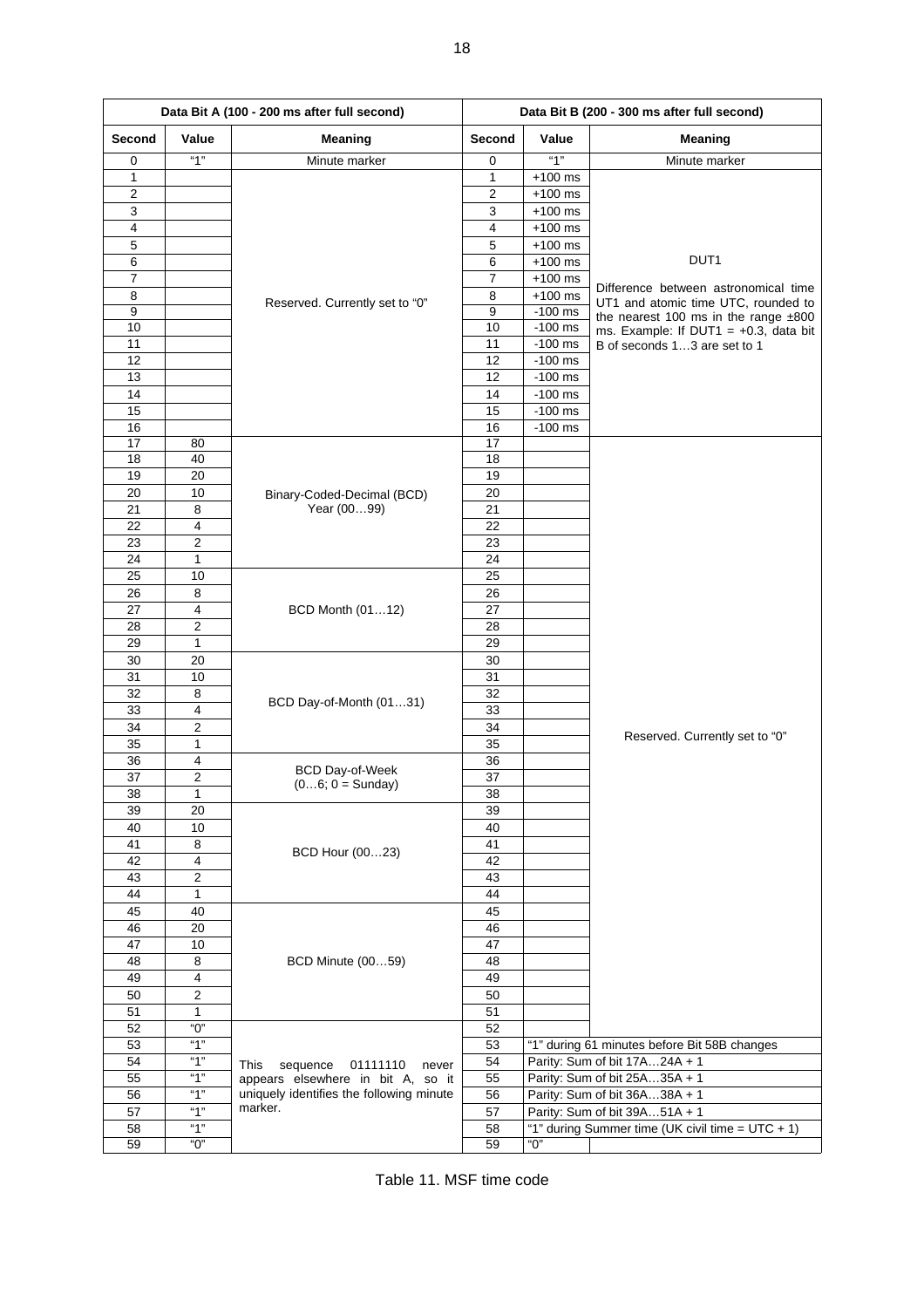### **RBU, Moscow, Russia**

| Frequency:        | 66.67 kHz $(= 200$ kHz divided by 3)                                                                                                                                                    |
|-------------------|-----------------------------------------------------------------------------------------------------------------------------------------------------------------------------------------|
| Carrier accuracy: | $\Delta f / f < 2 \times 10^{-12}$                                                                                                                                                      |
| Call sign:        | <b>RBU</b>                                                                                                                                                                              |
| Location:         | Moscow, 55° 48' n, 38° 18' e                                                                                                                                                            |
| Operating hours:  | Continuous                                                                                                                                                                              |
| Power:            | 10 kW                                                                                                                                                                                   |
| Modulation:       | Carrier keyed off for 5 ms at 100 ms intervals. AM subcarrier 100 Hz and 312.5 Hz<br>(modulation index $m = 0.7$ ) for second and minute identification and time code, see<br>Figure 4. |
| Time code:        | See Table 12                                                                                                                                                                            |



Figure 4a. Signal detail



Figure 4b. Relationship between subcarrier frequencies and data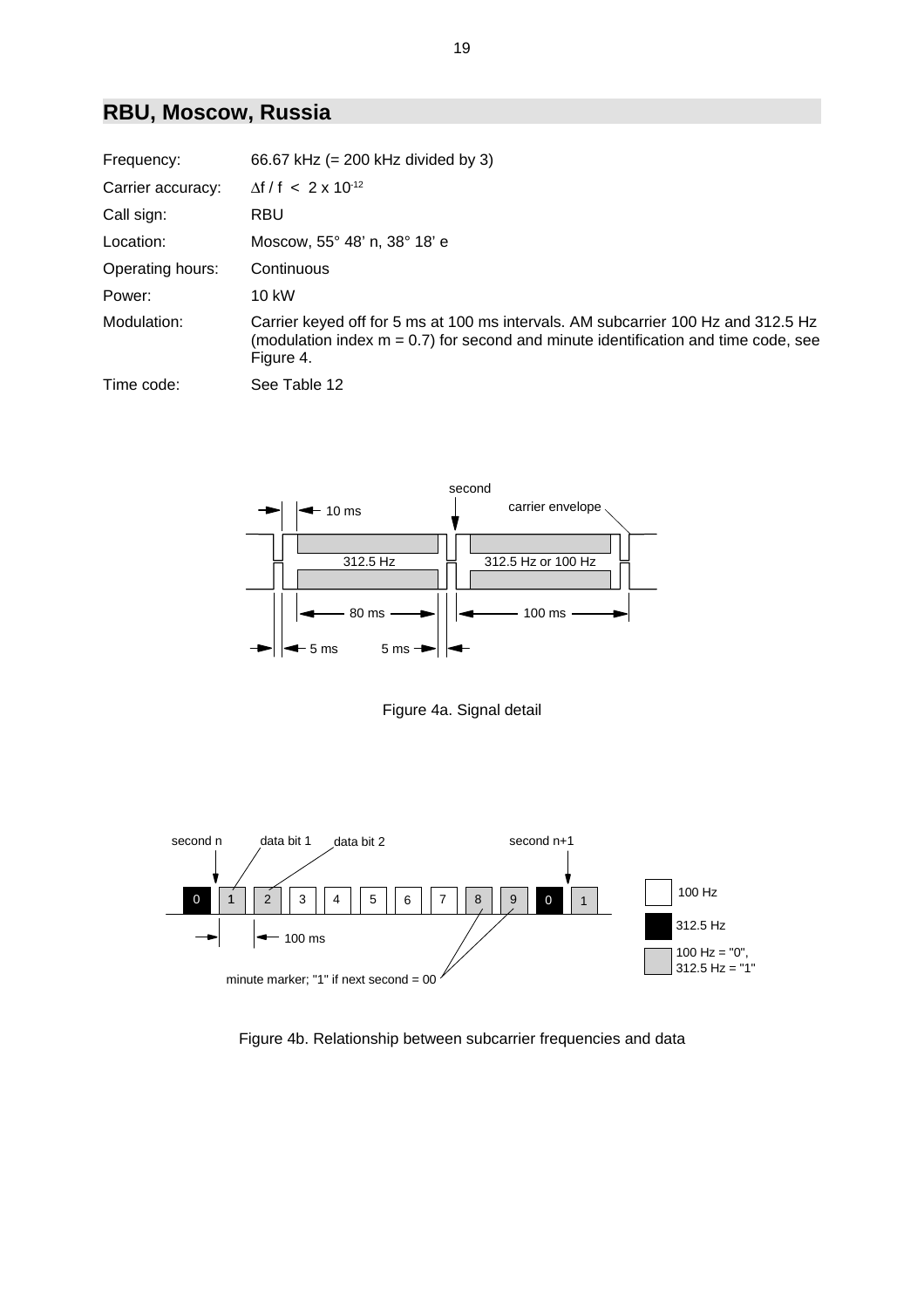| Data Bit 1       |                         |                                                                 |                         | Data Bit 2            |                                                          |  |  |
|------------------|-------------------------|-----------------------------------------------------------------|-------------------------|-----------------------|----------------------------------------------------------|--|--|
| Second           | Value                   | Meaning                                                         | Second                  | Value                 | <b>Meaning</b>                                           |  |  |
| 0                | "1"                     |                                                                 | 0                       | ``1"                  |                                                          |  |  |
| $\mathbf{1}$     | "በ"                     |                                                                 | $\mathbf{1}$            | $+100$ ms             |                                                          |  |  |
| $\overline{2}$   | "ዐ"                     |                                                                 | $\overline{2}$          | $+100$ ms             |                                                          |  |  |
| 3                | $\star$                 |                                                                 | 3                       | $+100$ ms             |                                                          |  |  |
| $\overline{4}$   | $\star$                 |                                                                 | $\overline{\mathbf{4}}$ | $+100$ ms             |                                                          |  |  |
| 5                | $\star$                 |                                                                 | 5                       | $+100$ ms             | DUT <sub>1</sub>                                         |  |  |
| 6                | $\star$                 |                                                                 | 6                       | $+100$ ms             |                                                          |  |  |
| $\overline{7}$   | $\pm$ (1 = negative)    |                                                                 | $\overline{7}$          | $+100$ ms             | Difference between astronomical                          |  |  |
| 8                | "ዐ"                     | dUT1                                                            | 8                       | $+100$ ms             | time UT1 and atomic time UTC,                            |  |  |
| $\boldsymbol{9}$ | "0"                     | additional 20 ms steps for                                      | $\boldsymbol{9}$        | $-100$ ms             | rounded to the nearest 100 ms in                         |  |  |
| 10               | $\overline{O}$          | increased accuracy of DUT1                                      | 10                      | $-100$ ms             | the range ±800 ms. Example: If                           |  |  |
| 11               | $\star$                 |                                                                 | 11                      | $-100$ ms             | DUT1 = $+0.3$ , data bit 2 of<br>seconds 13 are set to 1 |  |  |
| 12               | $\star$                 |                                                                 | 12                      | $-100$ ms             |                                                          |  |  |
| 13               | $\star$                 |                                                                 | 12                      | $-100$ ms             |                                                          |  |  |
| 14               | $\star$                 |                                                                 | 14                      | $-100$ ms             |                                                          |  |  |
| 15               | $\pm$ (1 = negative)    |                                                                 | 15                      | $-100$ ms             |                                                          |  |  |
| 16               | "O"                     |                                                                 | 16                      | $-100$ ms             |                                                          |  |  |
| 17               | "በ"                     |                                                                 | 17                      | "0"                   |                                                          |  |  |
| 18               | $\pm$ (1 = negative)    |                                                                 | 18                      | 8 0 0 0               |                                                          |  |  |
| 19               | 10                      | $\Delta UT$                                                     | 19                      | 4 0 0 0               |                                                          |  |  |
| 20               | 8                       |                                                                 | 20                      | 2 0 0 0               |                                                          |  |  |
| 21               | $\overline{\mathbf{4}}$ | Difference between transmitted<br>time and UTC, in hours (+3 in | 21                      | 1 0 0 0               |                                                          |  |  |
| 22               | $\overline{c}$          | winter, +4 in summer)                                           | 22                      | 800                   | <b>TJD</b>                                               |  |  |
| 23               | $\mathbf{1}$            |                                                                 | 23                      | 400                   | The 4 least significant digits of                        |  |  |
| 24               | $\mathsf 0$             |                                                                 | 24                      | 200                   | the Julian day number. Example:                          |  |  |
| 25               | 80                      |                                                                 | 25                      | 100                   | For 3 December 2000 at 0 UTC,                            |  |  |
| 26               | 40                      |                                                                 | 26                      | 80                    | JD is 2451881.5, TJD is 1881.                            |  |  |
| 27               | 20                      |                                                                 | 27                      | 40                    |                                                          |  |  |
| 28               | 10                      | Υ                                                               | 28                      | 20                    | Note: TJD does not change at                             |  |  |
| 29               | 8                       | year                                                            | 29                      | 10                    | 12 UTC, although the Julian day<br>begins at noon.       |  |  |
| 30               | $\overline{\mathbf{4}}$ |                                                                 | 30                      | 8                     |                                                          |  |  |
| 31               | $\overline{2}$          |                                                                 | 31                      | $\overline{4}$        |                                                          |  |  |
| 32               | $\mathbf{1}$            |                                                                 | 32                      | $\overline{c}$        |                                                          |  |  |
| 33               | 10                      |                                                                 | 33                      | $\mathbf{1}$          |                                                          |  |  |
| 34               | 8                       | M                                                               | 34                      |                       |                                                          |  |  |
| 35               | $\overline{\mathbf{4}}$ |                                                                 | 35                      |                       |                                                          |  |  |
| 36               | $\boldsymbol{2}$        | month                                                           | 36                      |                       |                                                          |  |  |
| 37               | 1                       |                                                                 | 37                      |                       |                                                          |  |  |
| 38               | 4                       |                                                                 | 38                      |                       |                                                          |  |  |
| 39               | $\overline{2}$          | $d_w$<br>day of week $(1 =$ monday)                             | 39                      |                       |                                                          |  |  |
| 40               | $\mathbf{1}$            |                                                                 | 40                      |                       |                                                          |  |  |
| 41               | 20                      |                                                                 | 41                      |                       | reserved                                                 |  |  |
| 42               | 10                      | $\mathsf{d}_{\mathsf{M}}$                                       | 42                      |                       |                                                          |  |  |
| 43               | 8                       |                                                                 | 43                      |                       |                                                          |  |  |
| 44               | $\overline{\mathbf{4}}$ | day of month                                                    | 44                      |                       |                                                          |  |  |
| 45               | $\overline{2}$          |                                                                 | 45                      |                       |                                                          |  |  |
| 46               | $\mathbf{1}$            |                                                                 | 46                      |                       |                                                          |  |  |
| 47               | 20                      |                                                                 | 47                      |                       |                                                          |  |  |
| 48               | $10$                    | h                                                               | 48                      |                       |                                                          |  |  |
| 49               | 8                       |                                                                 | 49                      | <b>TJD</b> sec. 18-25 |                                                          |  |  |
| 50               | 4                       | hour                                                            | 50                      | TJD sec. 26-33        |                                                          |  |  |
| 51               | $\overline{2}$          |                                                                 | 51                      | reserved              |                                                          |  |  |
| 52               | 1                       |                                                                 | 52                      |                       | parity bits                                              |  |  |
| 53               | 40                      |                                                                 | 53                      | $\Delta \text{UT}$    |                                                          |  |  |
| 54               | 20                      |                                                                 | 54                      | Y                     | (even parity)                                            |  |  |
| 55               | 10                      | m                                                               | 55                      | $M + dW$              |                                                          |  |  |
| 56               | 8                       |                                                                 | 56                      | dM                    |                                                          |  |  |
| 57               | 4                       | minute                                                          | 57                      | h                     |                                                          |  |  |
| 58               | 2                       |                                                                 | 58                      | m                     |                                                          |  |  |
| 59               | $\mathbf 1$             |                                                                 | 59                      | $\mathbf 0$           |                                                          |  |  |

Table 12: RBU time code transmitted in data bits 1 and 2, valid for the following minute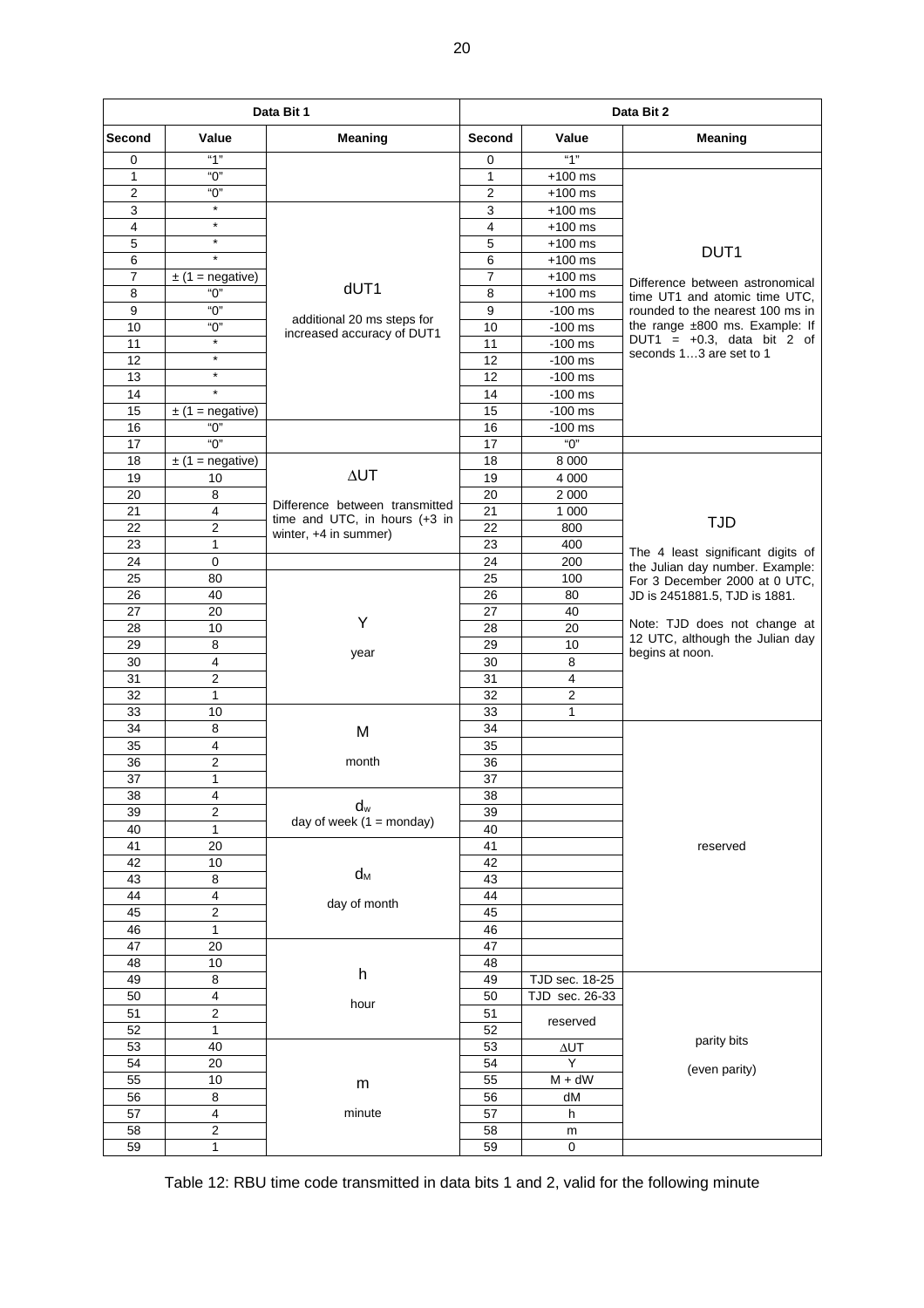#### **RWM, Moscow, Russia**

| Frequencies:      | 4996, 9996, 14996 kHz                                          |
|-------------------|----------------------------------------------------------------|
| Carrier accuracy: | $\Lambda f/f$ < 1 x 10 <sup>-11</sup>                          |
| Call sign:        | RWM                                                            |
| Location:         | Moscow, 55° 48' n, 38° 18' e                                   |
| Operating hours:  | Continuous                                                     |
| Power:            | 5 kW on 4996 and 9996 kHz, 8 kW on 14996 kHz                   |
| Modulation:       | On-off keying (A1B)                                            |
|                   | Identification signal: Call sign in Morse in minutes 09 and 39 |
| Programme:        | Schedule repeats every 30 minutes, see Table 13                |
| Time code:        | None                                                           |

| 00m00s - 07m55s | 30m00s - 37m55s | Unmodulated carrier                                                                                |
|-----------------|-----------------|----------------------------------------------------------------------------------------------------|
| 08m00s - 09m00s | 38m00s - 39m00s | No transmission                                                                                    |
| 09m00s - 09m55s | 39m00s - 40m55s | "rwm rwm rwm " in Morse code<br>(before 2004: "vvv cq cq cq de rwm rwm rwm")                       |
| 10m00s - 19m55s | 40m00s - 49m55s | 1 Hz pulses with UT1-UTC code, see Figure 5.<br>Pulse duration = $100$ ms, minute pulse = $500$ ms |
| 20m00s - 29m55s | 50m00s - 59m55s | 10 Hz pulses. Duration = $20$ ms,<br>second pulse = $40$ ms, minute pulse = $500$ ms               |

Table 13. RWM hourly transmission schedule



Figure 5. Coding of the deviation between astronomical time UT1 and atomic time UTC. The difference in seconds is given by 0.1 x DUT1 + 0.02 x dUT1. In this example, DUT1 is +4 and dUT1 is -3, hence UT1 - UTC =  $+0.34$  seconds.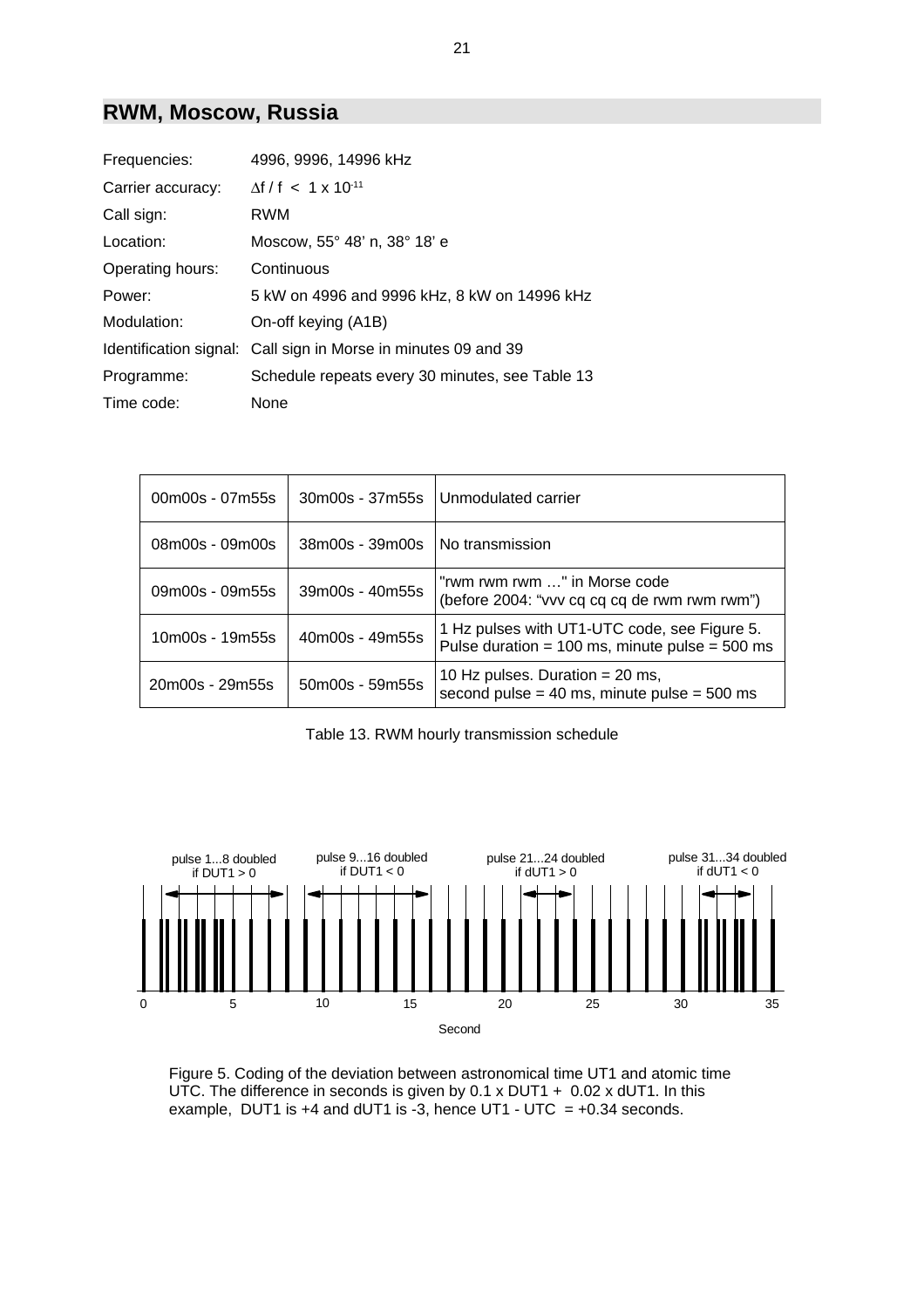### **RTZ, Irkutsk, Russia**

| Frequency:        | 50.0 kHz                                                                                                                                             |
|-------------------|------------------------------------------------------------------------------------------------------------------------------------------------------|
| Carrier accuracy: | $\Delta f / f$ < 5 x 10 <sup>-12</sup>                                                                                                               |
| Call sign:        | RTZ.                                                                                                                                                 |
| Location:         | Irkutsk, Russia, 52° 26' n, 103° 41' e                                                                                                               |
| Operating hours:  | Winter 22 - 21, summer 21 - 20 UTC (01 - 24 Moscow time). Note: The<br>transmission is often resumed before the end of the scheduled one-hour break. |
| Power:            | 10 kW                                                                                                                                                |
| Modulation:       | On-off keying (A1B)                                                                                                                                  |
|                   | Identification signal: Call sign in Morse in minute 05                                                                                               |
| Programme:        | Repeats every 60 minutes, see Table 14                                                                                                               |
| Time code:        | None                                                                                                                                                 |

|                                | 00m00s - 04m55s   1 Hz pulses with UT1-UTC code similar to RWM Moscow, see Figure 5 |
|--------------------------------|-------------------------------------------------------------------------------------|
|                                | 05m00s - 06m00s   Call sign RTZ in Morse code                                       |
|                                | 06m00s - 58m55s   Unmodulated carrier                                               |
| 59m00s - 59m55s   10 Hz pulses |                                                                                     |

Table 14. RTZ transmission schedule

### **RAB99, RJH63, RJH66, RJH69, RJH77, RJH99**

| Frequency:        | 25.0 kHz. Additional transmissions on 20.5, 23.0, 25.1 and 25.5 kHz, see Table 15               |
|-------------------|-------------------------------------------------------------------------------------------------|
| Carrier accuracy: | $\Delta f / f$ < 5 x 10 <sup>-12</sup>                                                          |
| Call signs:       | Russian Navy related call signs; See Table 14                                                   |
| Locations:        | Various Russian Navy sites; See Table 14                                                        |
| Operating hours:  | See Table 14                                                                                    |
| Power:            | 300 kW                                                                                          |
| Modulation:       | On-off keying (A1B)                                                                             |
|                   | Identification signal: Call sign in Morse in minute 06                                          |
| Programme:        | See Table 16                                                                                    |
| Time code:        | None                                                                                            |
|                   |                                                                                                 |
|                   | Eurther information: Trand Johnhoon: The Puesian VI E Time Cianal Ctations "Pate" Desember 2000 |

Further information: Trond Jabobsen: *The Russian VLF Time-Signal Stations "Beta",* December 2000. Available at http://www.vlf.it.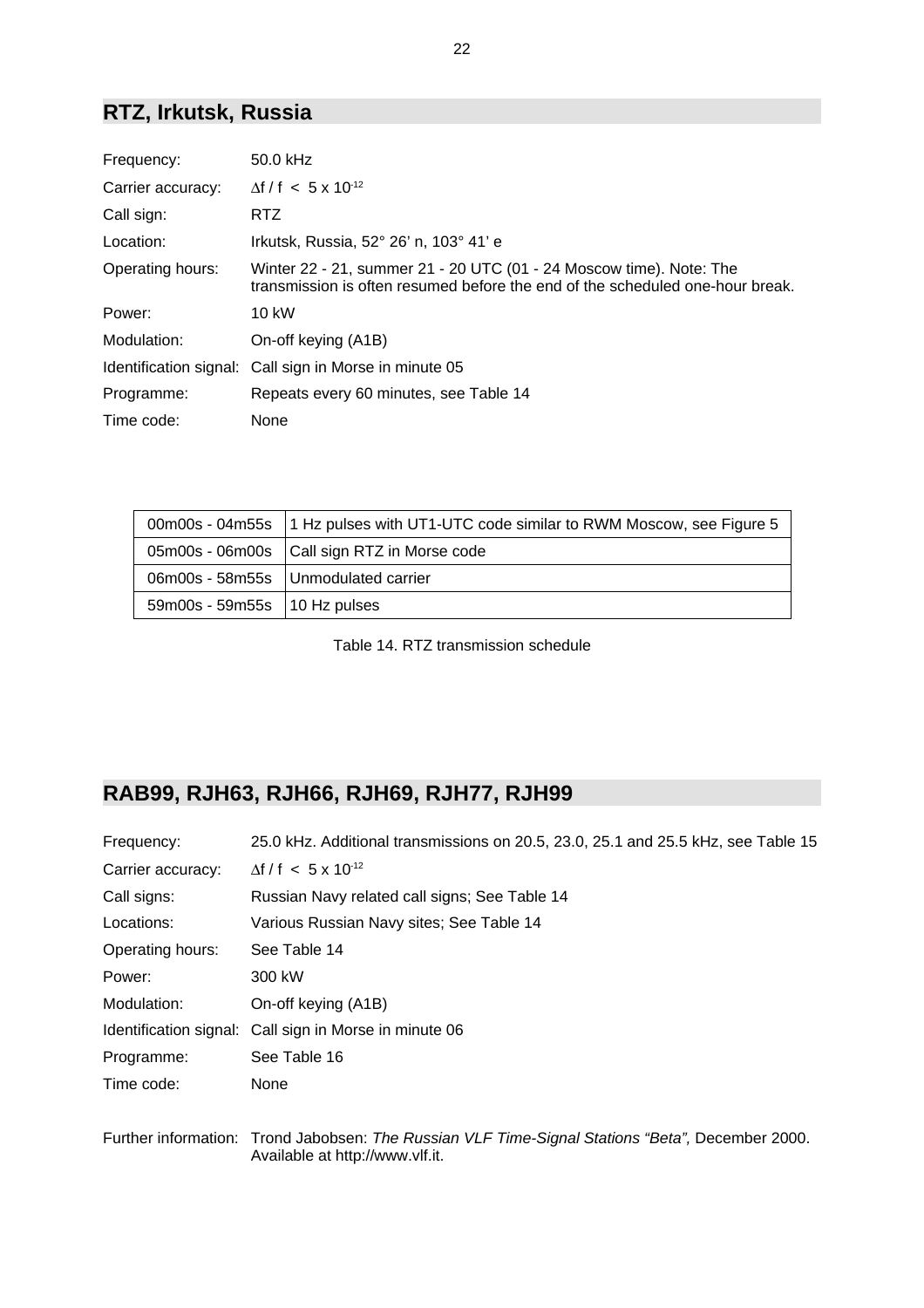| Call sign                                                                                            | Location                                       | <b>Operating hours</b><br>winter | <b>Operating hours</b><br>summer   | <b>No transmission</b><br>(day of month,<br>see Note 1) |
|------------------------------------------------------------------------------------------------------|------------------------------------------------|----------------------------------|------------------------------------|---------------------------------------------------------|
| RAB99                                                                                                | Khabarovsk, Russia<br>48° 30'n, 134° 50'e      | $0206 - 0240$<br>0606 - 0640     | $0106 - 0140$ ?<br>$0506 - 0540$ ? | 10., 20., 30.                                           |
| RJH <sub>63</sub>                                                                                    | Krasnodar, Russia<br>44° 46'n, 39° 34'e        | 1106 - 1140                      | 1006 - 1040                        | 3., 13., 23.                                            |
| RJH66                                                                                                | Bishkek, Kirgizia<br>43° 03'n, 73° 37'e        | 0406 - 0447<br>1006 - 1047       | 0306 - 0347<br>0906 - 0947         | 6., 16., 26.                                            |
| RJH69                                                                                                | Molodecno, Belorussia<br>54° 28'n, 26° 47'e    | 0706 - 0747                      | 0606 - 0647                        | 2., 12., 22.                                            |
| RJH77                                                                                                | Arkhangelsk, Russia<br>64° 22'n, 41° 35'e      | 0906 - 0947                      | 0806 - 0847                        | 4., 14., 24.                                            |
| RJH99                                                                                                | Nizhniy Novgorod, Russia<br>56° 11'n, 43° 57'e | 0506 - 0547                      | 0406 - 0447                        | 8., 18., 28.                                            |
| Note 1: Definetely no transmission on these dates, but emissions are often missing at other times as |                                                |                                  |                                    |                                                         |

well. About once per year, each station has been noted off air for a period of weeks to months.

Table 15. Call signs, locations and transmission times (UTC)

| <b>Transmitting time</b><br>RJH66/69/77/99 | <b>Transmitting time</b><br><b>RJH63, RAB99</b> | <b>Transmitted pattern</b>                                                                                                                                                                                                                                                                         |
|--------------------------------------------|-------------------------------------------------|----------------------------------------------------------------------------------------------------------------------------------------------------------------------------------------------------------------------------------------------------------------------------------------------------|
| 06m00s - 07m00s                            | 06m00s - 07m00s                                 | Call sign in morse code                                                                                                                                                                                                                                                                            |
| 07m00s - 10m00s                            | 07m00s - 09m00s                                 | Unmodulated carrier                                                                                                                                                                                                                                                                                |
| 10m00s - 13m00s                            | 09m00s - 11m00s                                 | 40 Hz pulses                                                                                                                                                                                                                                                                                       |
| 13m00s - 22m00s                            | 11m00s - 20m00s                                 | 10 Hz, 1 Hz, 1/10 Hz, 1/60 Hz pulses                                                                                                                                                                                                                                                               |
| 22m00s - 25m00s                            | not available                                   | 40 Hz pulses                                                                                                                                                                                                                                                                                       |
| 25m00s - 27m00s                            | $20m00s - 21m00s$                               | Reserved fo tuning break                                                                                                                                                                                                                                                                           |
| 27m00s - 30m00s                            | 21m00s - 23m00s                                 | Unmodulated carrier on 25.1 kHz                                                                                                                                                                                                                                                                    |
| 30m00s - 32m00s                            | 23m00s - 24m00s                                 | Reserved for tuning break                                                                                                                                                                                                                                                                          |
| 32m00s - 35m00s                            | 24m00s - 26m00s                                 | Unmodulated carrier on 25.5 kHz                                                                                                                                                                                                                                                                    |
| 35m00s - 38m00s                            | 26m00s - 29m00s                                 | Reserved for tuning break                                                                                                                                                                                                                                                                          |
| 38m00s - 41m00s                            | 29m00s - 31m00s                                 | Unmodulated carrier on 23.0 kHz                                                                                                                                                                                                                                                                    |
| 41m00s - 44m00s                            | 31m00s - 34m00s                                 | Reserved for tuning break                                                                                                                                                                                                                                                                          |
| 44m00s - 47m00s                            | 34m00s - 36m00s                                 | Unmodulated carrier on 20.5 kHz                                                                                                                                                                                                                                                                    |
| not available                              | $36m00s - 40m00s$                               | 50 Baud 100 Hz shift FSK on 20.5 kHz. Unknown system;<br>word length 10 bits, block length 100 bits. Observations<br>on RJH63 in March 2003: All blocks contained the same<br>data; one data word was transmitted 10 times either<br>normal or bit-inverted, according to some toggling<br>scheme. |

#### Table 16. Schedule

| <b>Pulse rate in Hz</b> | -40               |         |                  | 1/10 | 1/60 |
|-------------------------|-------------------|---------|------------------|------|------|
| ⊺Pulse width            | $12.5 \text{ ms}$ | $25$ ms | $100 \text{ ms}$ |      | 10 s |

Table 17. Nominal pulse durations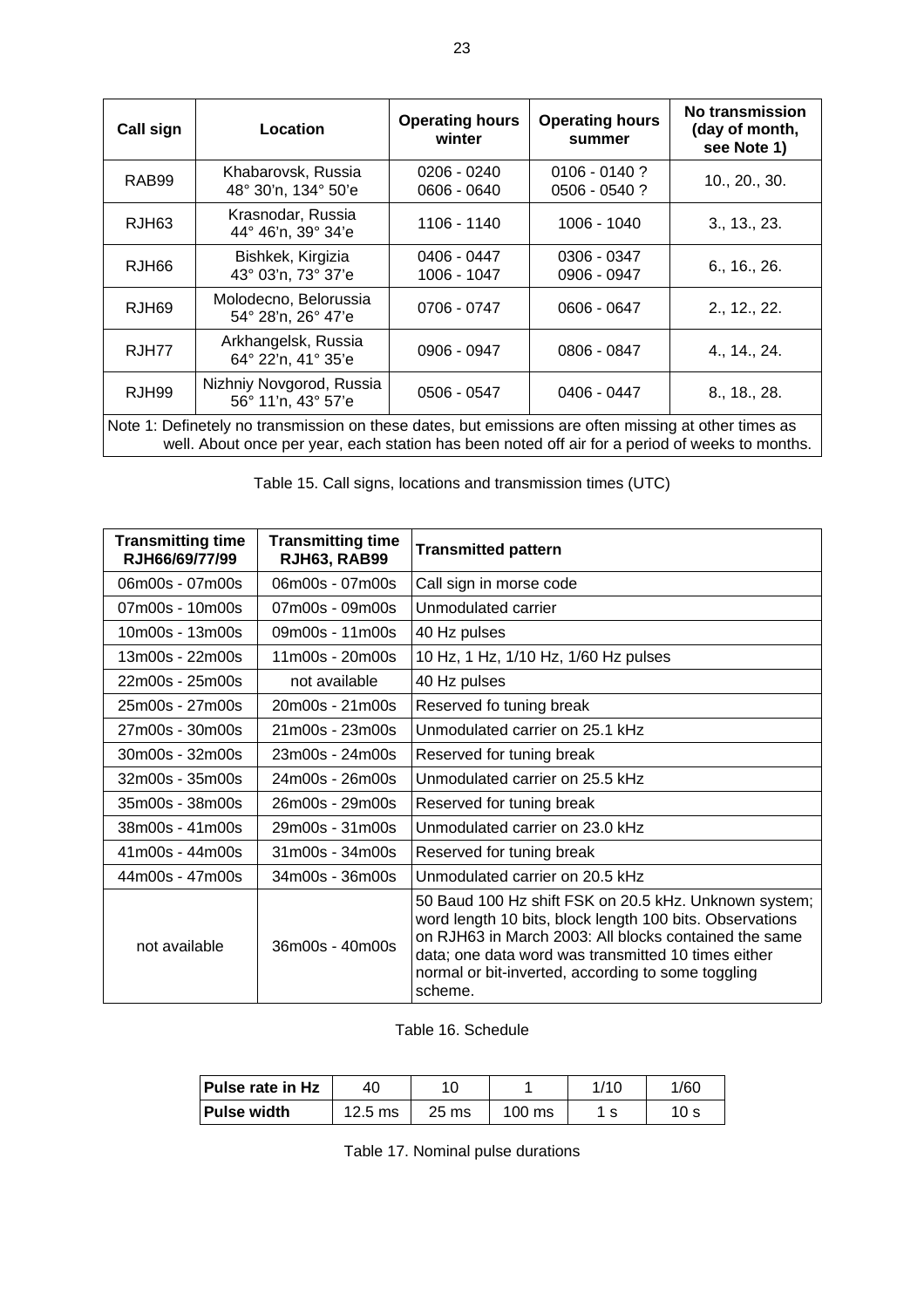### **WWV, Fort Collins, USA and WWVH, Kekaha, Hawaii**

| Frequencies:      | 2500, 5000, 10000, 15000, WWV also on 20000 kHz                                                                                                                                                                                                                                                                                                                                                                                                                                       |
|-------------------|---------------------------------------------------------------------------------------------------------------------------------------------------------------------------------------------------------------------------------------------------------------------------------------------------------------------------------------------------------------------------------------------------------------------------------------------------------------------------------------|
| Carrier accuracy: | $\Delta f / f$ < 1 x 10 <sup>-11</sup>                                                                                                                                                                                                                                                                                                                                                                                                                                                |
| Call signs:       | WWV and WWVH                                                                                                                                                                                                                                                                                                                                                                                                                                                                          |
| Location WWV:     | Fort Collins, Colorado, 40° 41' n, 105° 02' w                                                                                                                                                                                                                                                                                                                                                                                                                                         |
| Location WWVH:    | Kekaha (Island of Kauai), 21° 59' n, 159° 46' w                                                                                                                                                                                                                                                                                                                                                                                                                                       |
| Operating hours:  | Continuous                                                                                                                                                                                                                                                                                                                                                                                                                                                                            |
| Power:            | Radiated power: 2.5 kW on 2.5 MHz (WWVH: 5 kW), 10 kW on 5/10/15 MHz,<br>2.5 kW on 20 MHZ                                                                                                                                                                                                                                                                                                                                                                                             |
| Modulation:       | AM. Various tones and voice announcements, see Table 18 and 19. Second<br>pulses: 1000 Hz, 5 ms duration. Minute pulses: 1000 Hz, 800 ms. Hour pulses:<br>1500 Hz, 800 ms. Each seconds pulse is preceded by 10-ms of silence and<br>followed by 25-ms of silence. A time code is transmitted on a 100 Hz subcarrier.<br>Modulation level is 100% for the second, minute and hour pulses, 50% for the<br>steady tones, 50% for the BCD time code and 75% for the voice announcements. |
|                   | DUT1 code is transmitted in seconds 1 through 16 of each minute by doubling<br>ticks. The value of DUT1 (the difference between astronomical time UT1 and UTC)<br>is determined by the number of successive doubled ticks. If the doubled ticks are<br>in the first 8 s, the DUT1 is positive; if they are in seconds 9-16, DUT1 is negative.                                                                                                                                         |
| Antennas:         | Omnidirectional half-wave vertical antennas. WWVH uses two-element half-wave<br>verticals for 5/10/15 MHz, radiating a cardioid pattern with the maximum gain<br>pointed toward the west.                                                                                                                                                                                                                                                                                             |
|                   | Identification signal: Announcement in minutes 00 and 30 (WWV), minutes 29 and 59 (WWVH)                                                                                                                                                                                                                                                                                                                                                                                              |
| Time code:        | 100 Hz subcarrier, BCD code, one bit per second. The pulses begin 30 ms after<br>the start of a second. A 170 ms pulse represents a "0" bit, a 470 ms pulse<br>represents a "1". During the first second of a minute, no pulse is transmitted. A<br>position identifier lasting 770 ms is transmitted every 10 s. See Table 20.                                                                                                                                                       |

Further information: National Institute of Standards and Technology NIST, Time and Frequency Division. http://www.boulder.nist.gov/timefreq/

| <b>Minute</b> | Second          | <b>WWV</b>                             | <b>WWVH</b>                            |
|---------------|-----------------|----------------------------------------|----------------------------------------|
| Even          | $00 s - 45 s$   | Special announcement<br>or 500 Hz tone | 600 Hz tone                            |
|               | $45s - 52.5s$   | Silent except tick                     | UTC female voice<br>announcement       |
|               | $52.5 s - 60 s$ | UTC male voice<br>announcement         | Silent except tick                     |
| Odd           | $00 s - 45 s$   | 600 Hz tone                            | Special announcement<br>or 500 Hz tone |
|               | $45s - 52.5s$   | Silent except tick                     | UTC female voice<br>announcement       |
|               | $52.5 s - 60 s$ | UTC male voice<br>announcement         | Silent except tick                     |

Table 18. WWV and WWVH minute format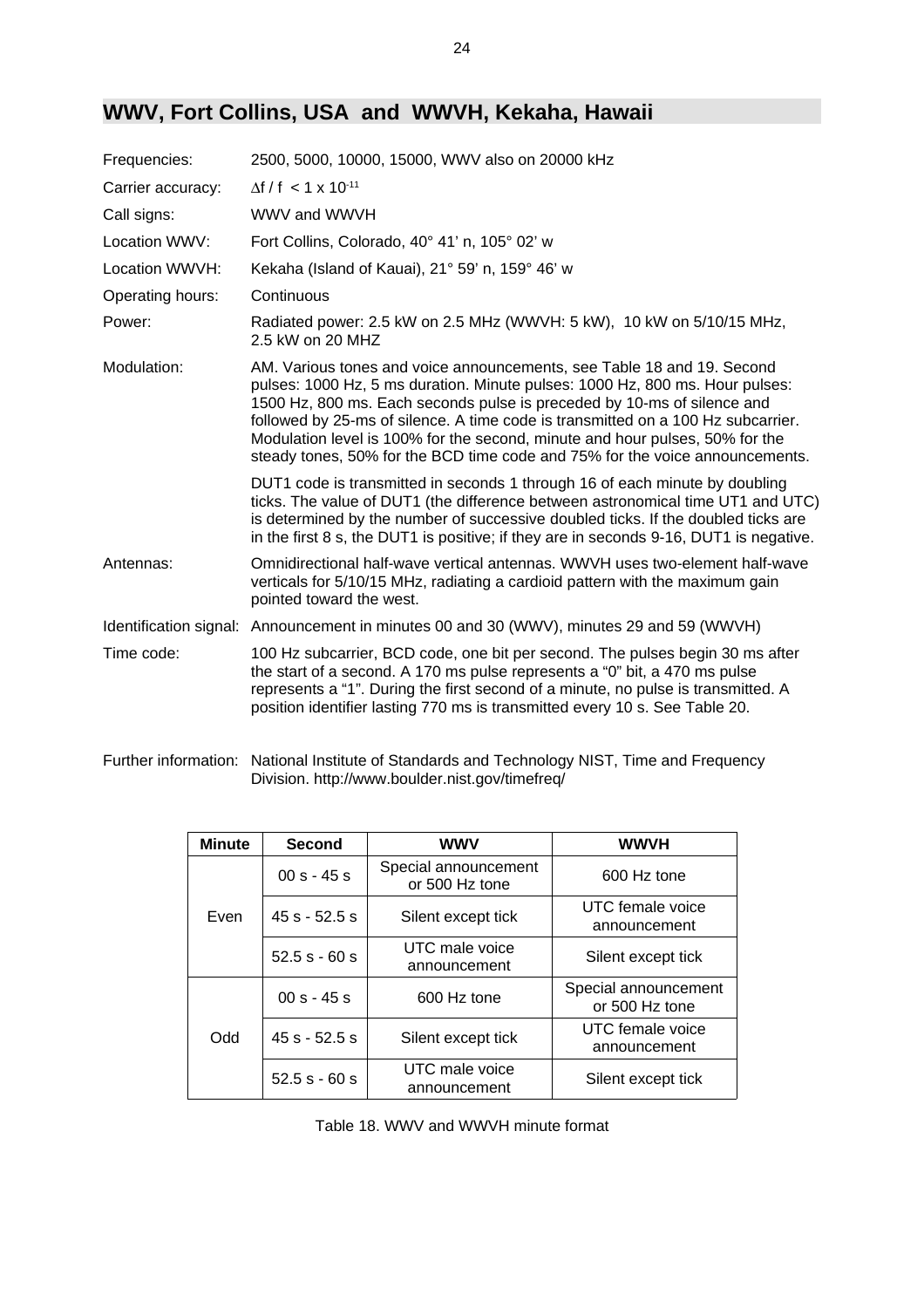| <b>Minute</b>  | <b>WWV</b>         | <b>Minute</b>  | <b>WWVH</b>        |
|----------------|--------------------|----------------|--------------------|
| 0              | Station ID         | 0              | No audio tone      |
| $\overline{1}$ |                    | $\mathbf{1}$   | 440 Hz 1-hour mark |
| 2              | 440 Hz 1-hour mark | $\overline{2}$ |                    |
| 3              |                    | 3              | NIST reserved      |
| 4              | NIST reserved      | 4              |                    |
| 5              |                    | 5              |                    |
| 6              |                    | 6              |                    |
| 7              |                    | $\overline{7}$ |                    |
| 8              |                    | 8              |                    |
| 9              | Storm information  | 9              | No audio tone      |
| 10             |                    | 10             |                    |
| 11             |                    | 11             |                    |
| 12             |                    | 12             |                    |
| 13             |                    | 13             |                    |
| 14             | <b>GPS</b> reports | 14             |                    |
| 15             |                    | 15             |                    |
| 16             |                    | 16             | No audio tone      |
| 17             |                    | 17             |                    |
| 18             | Geo alerts         | 18             |                    |
| 19             |                    | 19             |                    |
| 20             |                    | 20             |                    |
| 21             |                    | 21             |                    |
| 22             |                    | 22             |                    |
| 23             |                    | 23             |                    |
| 24             |                    | 24             |                    |
| 25             |                    | 25             |                    |
| 26             |                    | 26             |                    |
| 27             |                    | 27             |                    |
| 28             |                    | 28             |                    |
| 29             | No audio tone      | 29             | Station ID         |
| 30             | Station ID         | 30             | No audio tone      |
| 31             |                    | 31             |                    |
| 32             |                    | 32             |                    |
| 33<br>34       |                    | 33<br>34       |                    |
| 35             |                    | 35             |                    |
| 36             |                    | 36             |                    |
| 37             |                    | 37             |                    |
| 38             |                    | 38             |                    |
| 39             |                    | 39             |                    |
| 40             |                    | 40             |                    |
| 41             |                    | 41             |                    |
| 42             |                    | 42             |                    |
| 43             |                    | 43             |                    |
| 44             |                    | 44             | GPS reports        |
| 45             |                    | 45             |                    |
| 46             |                    | 46             |                    |
| 47             | No audio tone      | 47             |                    |
| 48             |                    | 48             |                    |
| 49             |                    | 49             |                    |
| 50             |                    | 50             | Storm information  |
| 51             |                    | 51             |                    |
| 52             |                    | 52             |                    |
| 53             |                    | 53             |                    |
| 54             |                    | 54             |                    |
| 55             |                    | 55             |                    |
| 56             |                    | 56             |                    |
| 57             |                    | 57             |                    |
| 58             |                    | 58             |                    |
| 59             | No audio tone      | 59             | Station ID         |

Table 19. Hourly broadcast schedules of WWV and WWVH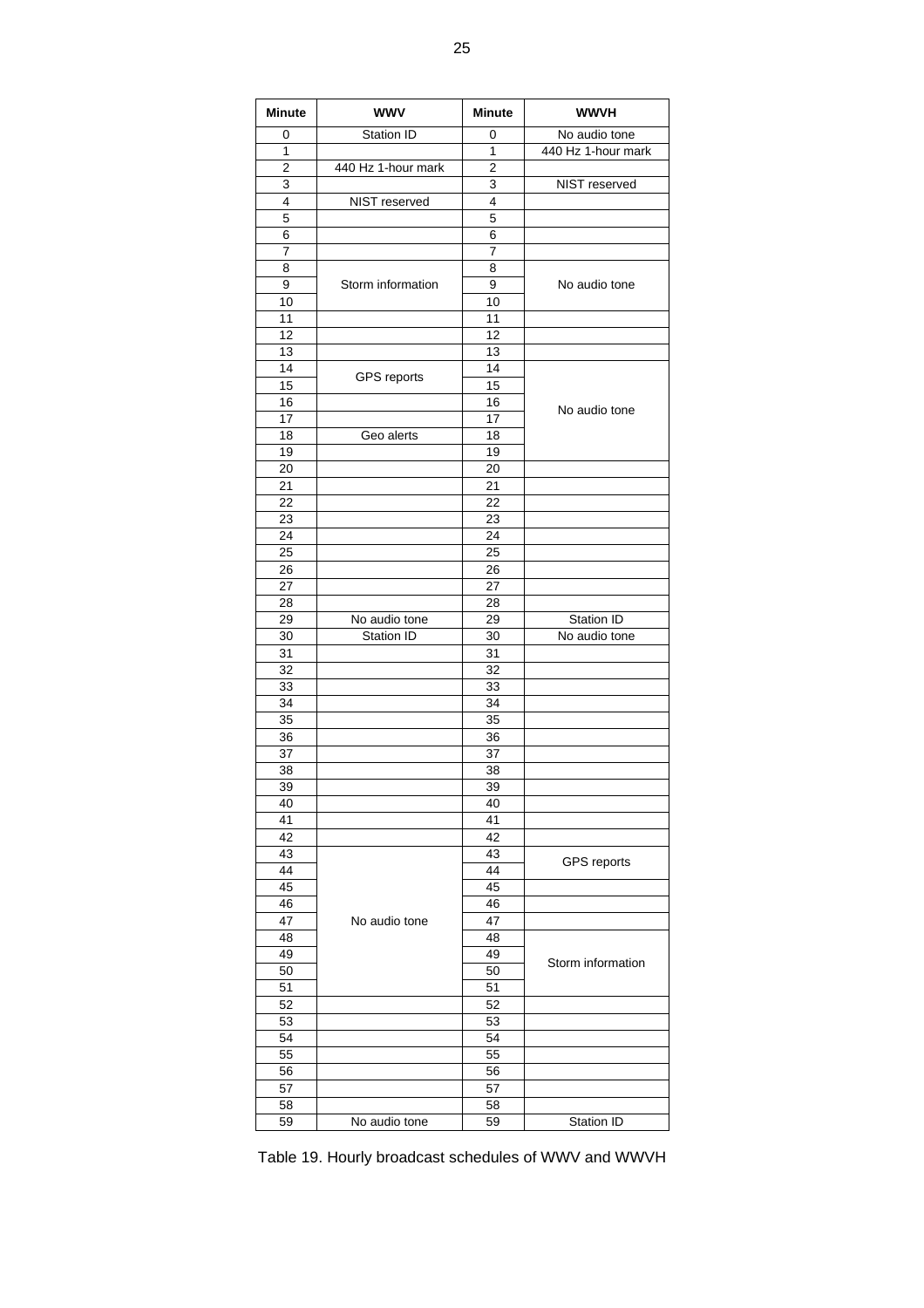| Second         | Value          | Meaning                                                            |
|----------------|----------------|--------------------------------------------------------------------|
| 0              |                |                                                                    |
| 1              |                |                                                                    |
| $\overline{2}$ |                | DST indicator #2: Changes 24 hours later than bit 55               |
| 3              |                | "1" = Leap second will be inserted at the end of the current month |
| 4              | 1              |                                                                    |
| 5              | $\overline{2}$ | Year                                                               |
| 6              | 4              |                                                                    |
| 7              | 8              |                                                                    |
| 8              |                |                                                                    |
| 9              |                | Position identifier P1 (770 ms duration)                           |
| 10             | 1              |                                                                    |
| 11             | 2              |                                                                    |
| 12             | 4              |                                                                    |
| 13             | 8              | <b>Minutes</b>                                                     |
| 14             |                |                                                                    |
| 15             | 10             |                                                                    |
| 16             | 20             |                                                                    |
| 17             | 40             |                                                                    |
| 18             |                |                                                                    |
| 19             |                | Position identifier P2 (770 ms duration)                           |
| 20             | 1              |                                                                    |
| 21             | 2              |                                                                    |
| 22             | 4              |                                                                    |
| 23             | 8              | Hours                                                              |
| 24             |                |                                                                    |
| 25             | 10             |                                                                    |
| 26             | 20             |                                                                    |
| 27             |                |                                                                    |
| 28             |                |                                                                    |
| 29             |                | Position identifier P3 (770 ms duration)                           |
| 30             | 1              |                                                                    |
| 31             | 2              |                                                                    |
| 32             | 4              |                                                                    |
| 33             | 8              |                                                                    |
| 34             |                | Days                                                               |
| 35             | 10             |                                                                    |
| 36             | 20             |                                                                    |
| 37             | 40             |                                                                    |
| 38             | 80             |                                                                    |
| 39             |                | Position identifier P4 (770 ms duration)                           |
| 40<br>41       | 100<br>200     | Days                                                               |
| 42             |                |                                                                    |
| 43             |                |                                                                    |
| 44             |                |                                                                    |
| 45             |                |                                                                    |
| 46             |                |                                                                    |
| 47             |                |                                                                    |
| 48             |                |                                                                    |
| 49             |                | Position identifier P5 (770 ms duration)                           |
| 50             |                | DUT1 sign                                                          |
| 51             | 10             |                                                                    |
| 52             | 20             |                                                                    |
| 53             | 40             | Year                                                               |
| 54             | 80             |                                                                    |
| 55             |                | DST indicator: "0" if standard itme, "1" if daylight saving time   |
| 56             | 0.1 s          |                                                                    |
| 57             | 0.2s           | DUT1 absolute value UT1 - UTC                                      |
| 58             | 0.4 s          |                                                                    |
| 59             |                | Position identifier P0 (770 ms duration)                           |

Table 20. WWV and WWVH time code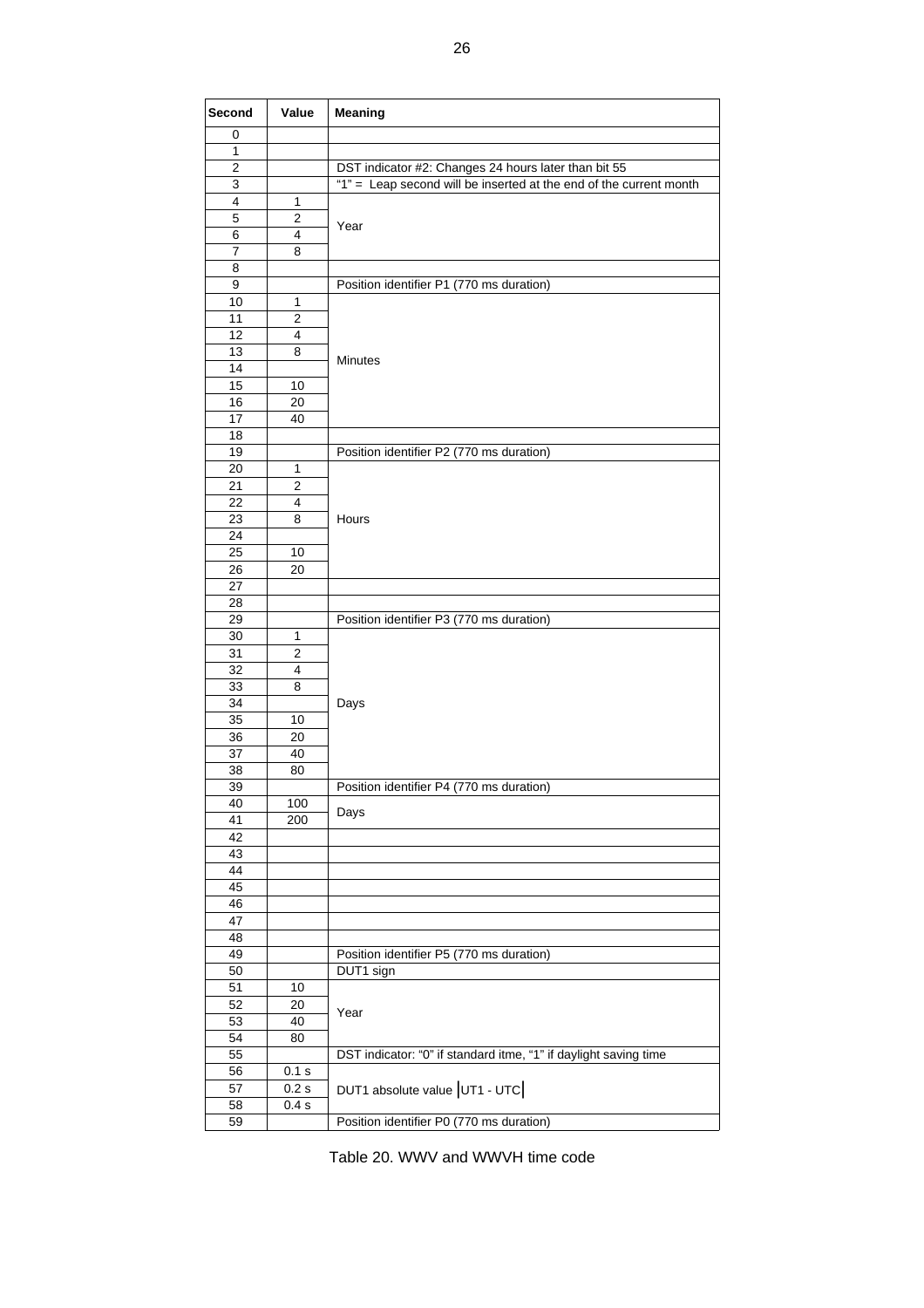### **WWVB, Fort Collins, Colorado, USA**

| Frequency:             | 60.0 kHz                                                                                                                                                                                                                                                                                                                                                                                              |
|------------------------|-------------------------------------------------------------------------------------------------------------------------------------------------------------------------------------------------------------------------------------------------------------------------------------------------------------------------------------------------------------------------------------------------------|
| Carrier accuracy:      | $\Delta f / f$ < 1 x 10 <sup>-11</sup>                                                                                                                                                                                                                                                                                                                                                                |
| Call sign:             | <b>WWVB</b>                                                                                                                                                                                                                                                                                                                                                                                           |
| Location:              | Ft. Collins, 40° 41'n, 105° 02' w                                                                                                                                                                                                                                                                                                                                                                     |
| Operating hours:       | Continuous                                                                                                                                                                                                                                                                                                                                                                                            |
| Power:                 | 50 kW radiated power                                                                                                                                                                                                                                                                                                                                                                                  |
| Modulation:            | Amplitude shift keying. The carrier power is reduced 10 dB at the start of each<br>second (this corresponds to an amplitude reduction by factor of about 3). If full<br>power is restored 200 ms later, it represents a "0" bit. If full power is restored<br>500 ms later, it represents a "1". Certain reference markers and position identifiers<br>are sent by restoring full power after 800 ms. |
|                        | Eventually the modulation depth will be increased from 10 dB to 20 dB. Studies<br>indicate that the change in dropout depth may result in the equivalent of an<br>increase in radiated power from 50 kW to as much as 80 kW. Test transmissions<br>have been conducted May 2005.                                                                                                                      |
| Antenna:               | Two antennas, spaced 857 m apart. Each antenna is a top loaded dipole<br>consisting of four 122-m towers arranged in a diamond shape.                                                                                                                                                                                                                                                                 |
| Identification signal: | WWVB identifies itself by advancing its carrier phase 45° at 10 minutes after the<br>hour and returning to normal phase at 15 minutes after the hour. If the WWVB<br>phase is plotted, this results in a phase step of approximately 2.08 us.                                                                                                                                                         |
| Time code:             | See Table 21                                                                                                                                                                                                                                                                                                                                                                                          |
|                        | Further information: National Institute of Standards and Technology NIST, Time and Frequency<br>Division. http://www.boulder.nist.gov/timefreq/                                                                                                                                                                                                                                                       |

# **YVTO, Caracas, Venezuela**

| Frequency:        | 5000 kHz                                                                                                                                                                                                                                      |
|-------------------|-----------------------------------------------------------------------------------------------------------------------------------------------------------------------------------------------------------------------------------------------|
| Carrier accuracy: | $\Delta f / f$ < 1 x 10 <sup>-10</sup> . Note: Station was observed 35 Hz high in early 2002                                                                                                                                                  |
| Call sign:        | YVTO                                                                                                                                                                                                                                          |
| Location:         | Caracas, 10° 30' n, 66° 56' w                                                                                                                                                                                                                 |
| Operating hours:  | Continuous                                                                                                                                                                                                                                    |
| Power:            | 1 kW                                                                                                                                                                                                                                          |
| Modulation:       | AM, tones and voice                                                                                                                                                                                                                           |
|                   | Each second starts with a 1000 Hz tone of 100 ms duration, except second 30,<br>when the tone is omitted. A 800 Hz tone of 500 ms duration is emitted at the<br>beginning of a minute. Time announcement in Spanish in seconds 52 through 57. |
|                   | Identification signal: Announcement in seconds 4150: "Observatorio Naval Cagigal – Caracas –<br>Venezuela"                                                                                                                                    |
| Time code:        | None                                                                                                                                                                                                                                          |

Further information: Observatorio Naval Cagigal. http://www.dhn.mil.ve/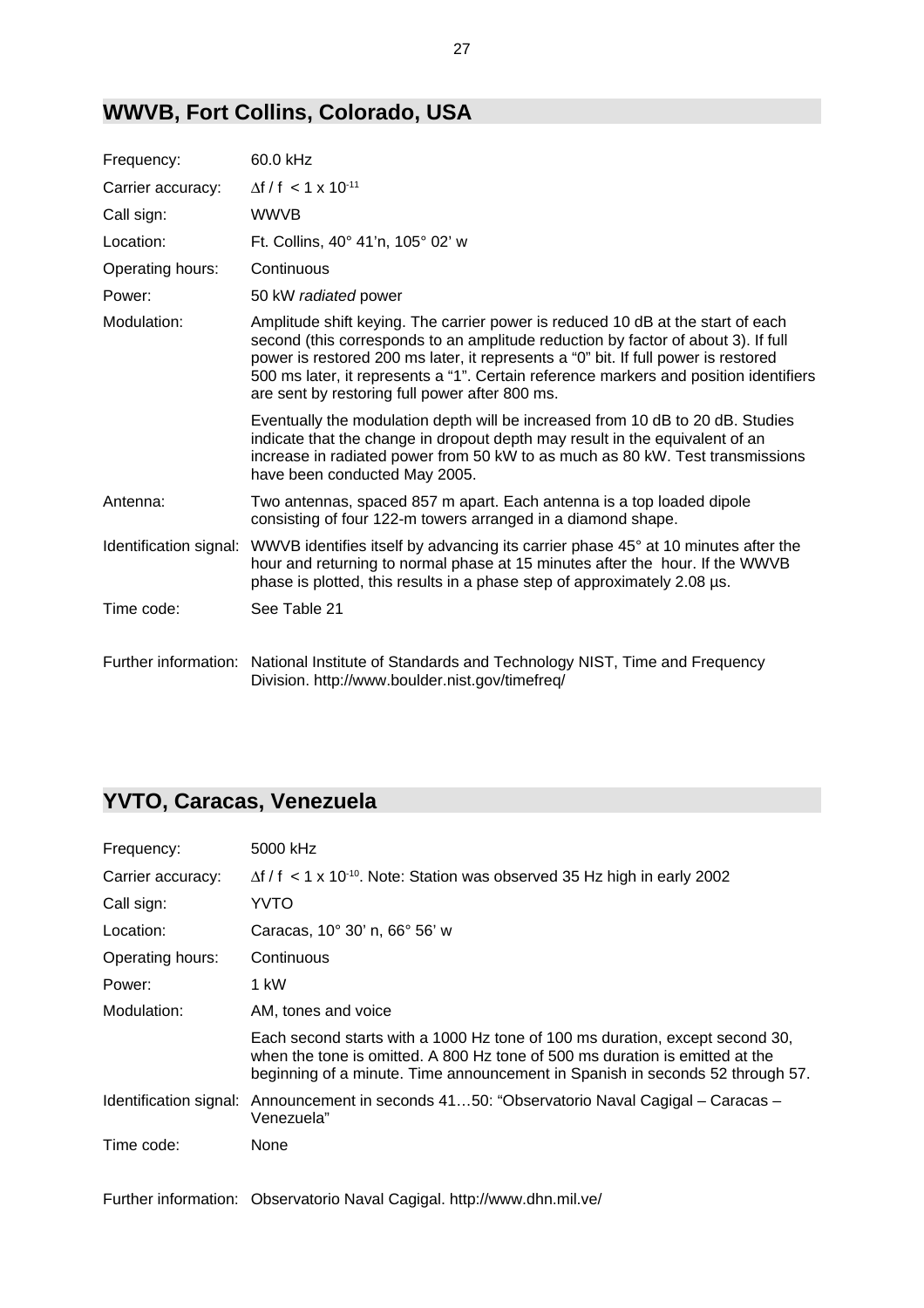| Second | Value          | <b>Meaning</b>                                   |
|--------|----------------|--------------------------------------------------|
| 0      |                | Minute marker (800 ms)                           |
| 1      | 40             |                                                  |
| 2      | 20             |                                                  |
| 3      | 10             |                                                  |
| 4      |                |                                                  |
| 5      | 8              | Minutes                                          |
| 6      | 4              |                                                  |
| 7      | 2              |                                                  |
|        |                |                                                  |
| 8<br>9 | 1              |                                                  |
| 10     |                | Position identifier P1 (800 ms)                  |
|        |                |                                                  |
| 11     |                |                                                  |
| 12     | 20             |                                                  |
| 13     | 10             |                                                  |
| 14     |                |                                                  |
| 15     | 8              | Hours                                            |
| 16     | 4              |                                                  |
| 17     | 2              |                                                  |
| 18     | 1              |                                                  |
| 19     |                | Position identifier P2 (800 ms)                  |
| 20     |                |                                                  |
| 21     |                |                                                  |
| 22     | 200            |                                                  |
| 23     | 100            |                                                  |
| 24     |                |                                                  |
| 25     | 80             | Days                                             |
| 26     | 40             |                                                  |
|        |                |                                                  |
| 27     | 20             |                                                  |
| 28     | 10             |                                                  |
| 29     |                | Position identifier P3 (800 ms)                  |
| 30     | 8              |                                                  |
| 31     | 4              | Days                                             |
| 32     | $\overline{2}$ |                                                  |
| 33     | 1              |                                                  |
| 34     |                |                                                  |
| 35     |                |                                                  |
| 36     | +              |                                                  |
| 37     | -              | DUT1 sign. Note: Inconsistent in NIST Special    |
| 38     | +              | Publication 432, not confirmed.                  |
| 39     |                | Position identifier P5 (800 ms)                  |
| 40     | 0.8 s          |                                                  |
| 41     | 0.4 s          |                                                  |
| 42     | 0.2s           |                                                  |
| 43     | 0.1 s          | DUT1 absolute value: UT1 - UTC                   |
|        |                |                                                  |
| 44     |                |                                                  |
| 45     | 80             |                                                  |
| 46     | 40             | Year                                             |
| 47     | 20             |                                                  |
| 48     | 10             |                                                  |
| 49     |                | Position identifier P5 (800 ms)                  |
| 50     | 8              |                                                  |
| 51     | 4              | Year                                             |
| 52     | 2              |                                                  |
| 53     | 1              |                                                  |
| 54     |                |                                                  |
| 55     |                | Leap year indicator                              |
| 56     |                | Leap second warning                              |
| 57     |                | DST flag: "1", if daylight saving time in effect |
| 58     |                | As bit 57, but changes 24 hours later            |
| 59     |                | Position identifier P0 (800 ms)                  |
|        |                |                                                  |

Table 21. WWVB time code